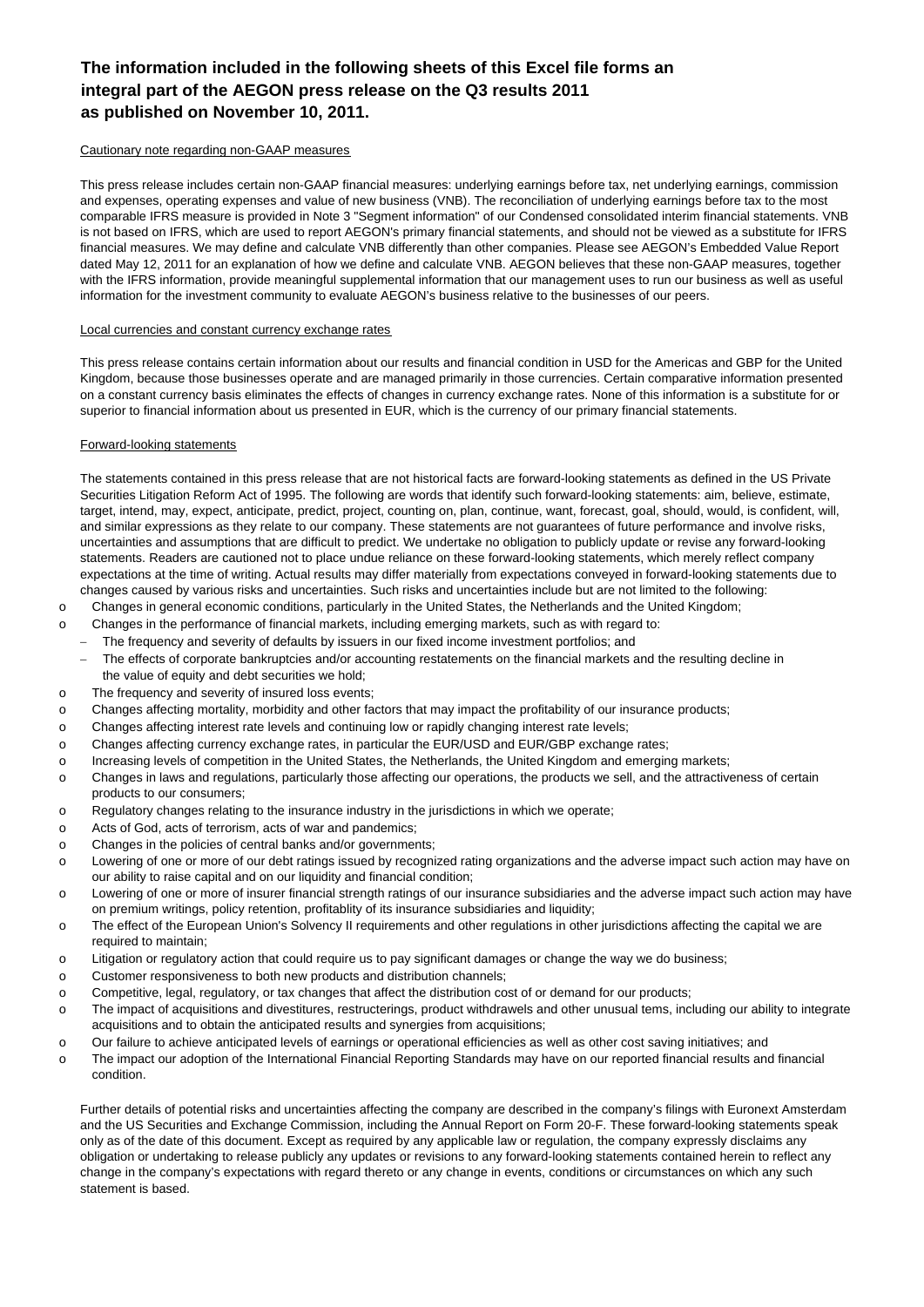| <b>KEY PERFORMANCE INDICATORS</b> |                |         |         |      |         |      |                 |                 |      |
|-----------------------------------|----------------|---------|---------|------|---------|------|-----------------|-----------------|------|
| amounts in EUR millions $b)$      | Notes          | Q3 2011 | Q2 2011 | %    | Q3 2010 | $\%$ | <b>YTD 2011</b> | <b>YTD 2010</b> | %    |
| Underlying earnings before tax    |                | 361     | 401     | (10) | 452     | (20) | 1,176           | 1,381           | (15) |
| Net income                        | $\overline{2}$ | 60      | 404     | (85) | 657     | (91) | 791             | 1,442           | (45) |
| <b>Sales</b>                      | 3              | 1,620   | 1,261   | 28   | 1,595   | 2    | 4,292           | 4,512           | (5)  |
| Value of new business (VNB)       | $\overline{4}$ | 58      | 103     | (44) | 109     | (47) | 279             | 385             | (28) |
| Return on equity                  | 5              | 6.9%    | 8.1%    | (15) | 9.3%    | (26) | 7.4%            | 8.9%            | (17) |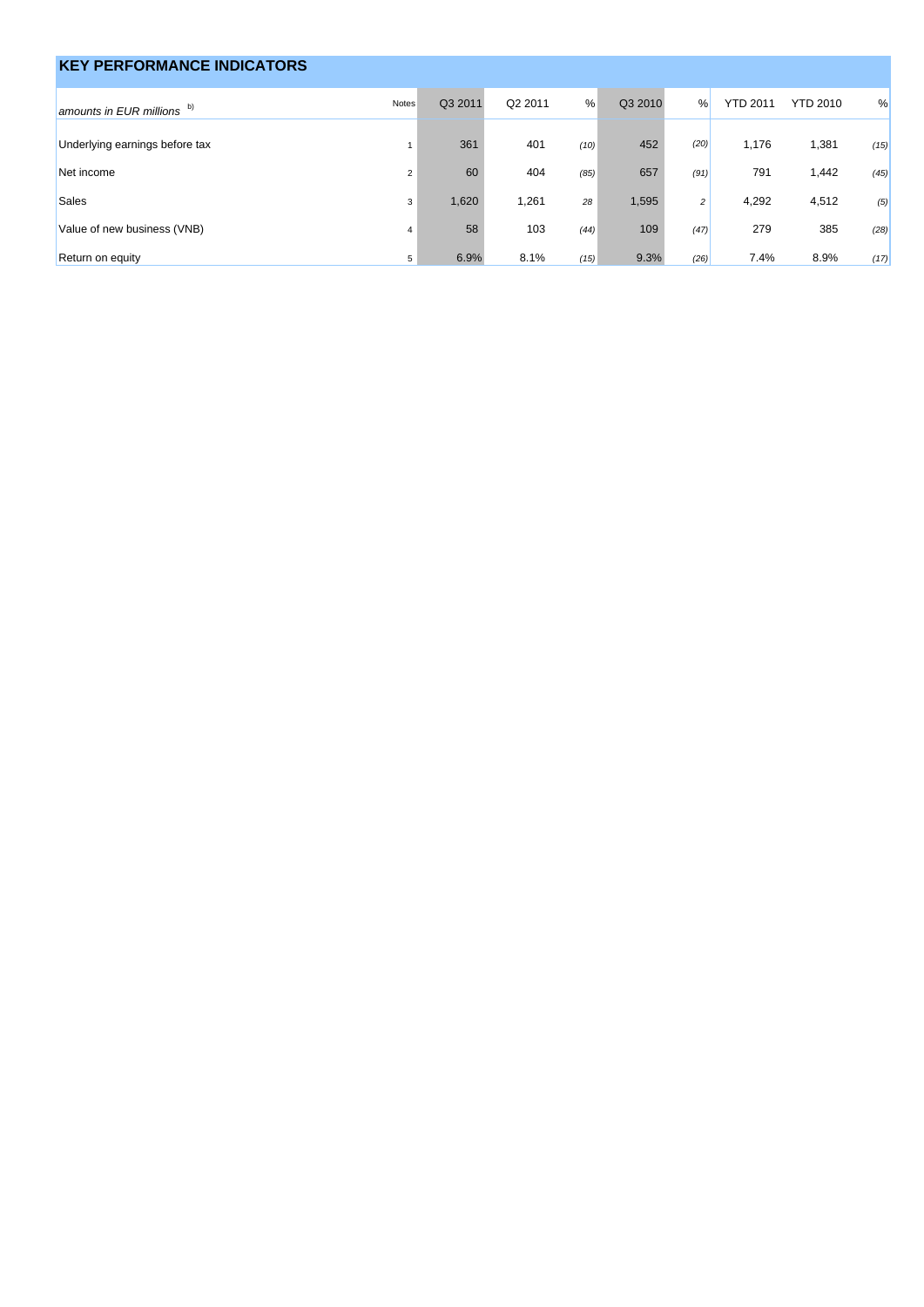| <b>EUR</b> millions<br>Q3 2011<br>Q2 2011<br>%<br>Q3 2010<br><b>YTD 2011</b><br><b>YTD 2010</b><br>%<br>%<br>Notes<br>Underlying earnings before tax<br>Americas<br>310<br>325<br>355<br>982<br>1,090<br>(13)<br>(5)<br>(10)<br>74<br>97<br>223<br>298<br>The Netherlands<br>68<br>(8)<br>(30)<br>(25)<br>9<br>10<br>28<br>31<br>78<br>United Kingdom<br>(60)<br>(10)<br>(68)<br>43<br>59<br>55<br>159<br>141<br>New markets<br>(27)<br>(22)<br>13<br>Holding and other<br>(69)<br>(67)<br>(83)<br>(219)<br>(226)<br>(3)<br>17<br>3<br>1,176<br>Underlying earnings before tax<br>361<br>401<br>452<br>1,381<br>(10)<br>(15)<br>(20)<br>Fair value items<br>(288)<br>(23)<br>204<br>(396)<br>191<br>204<br>397<br>403<br>Realized gains / (losses) on investments<br>102<br>129<br>(50)<br>(21)<br>(1)<br>(132)<br>(294)<br>Impairment charges<br>(100)<br>(92)<br>(319)<br>(32)<br>(43)<br>8<br>(51)<br>Other income / (charges)<br>(54)<br>(16)<br>(14)<br>(73)<br>(43)<br>27<br>Run-off businesses<br>(5)<br>10<br>(7)<br>(35)<br>29<br>1,570<br>Income before tax<br>476<br>672<br>837<br>(16)<br>(47)<br>Income tax<br>76<br>(72)<br>(15)<br>(46)<br>(128)<br>64<br>60<br>404<br>657<br>791<br>1,442<br>Net income<br>(45)<br>(85)<br>(91)<br>Net income / (loss) attributable to:<br>Equity holders of AEGON N.V.<br>60<br>403<br>657<br>790<br>1,441<br>(85)<br>(91)<br>(45)<br>Non-controlling interests<br>1<br>$\mathbf 1$<br>-1<br>374<br>Net underlying earnings<br>308<br>339<br>980<br>1,069<br>(18)<br>(9)<br>(8)<br>Commissions and expenses<br>1,575<br>1,500<br>1,525<br>4,588<br>4,486<br>5<br>$\overline{c}$<br>3<br>886<br>847<br>835<br>2,488<br>2,570<br>of which operating expenses<br>5<br>3<br>11<br>6<br><b>New life sales</b><br>Life single premiums<br>1,073<br>1,189<br>1,650<br>3,988<br>5,491<br>(10)<br>(27)<br>(35)<br>298<br>312<br>329<br>938<br>1,002<br>Life recurring premiums annualized<br>(4)<br>(9)<br>(6)<br>405<br>431<br>1,337<br>1,551<br>Total recurring plus 1/10 single<br>494<br>(6)<br>(18)<br>(14)<br><b>New life sales</b><br>104<br>138<br>327<br>379<br>Americas<br>110<br>12<br>6<br>(20)<br>(14)<br>32<br>40<br>32<br>137<br>135<br>The Netherlands<br>(20)<br>264<br>663<br>837<br>United Kingdom<br>199<br>217<br>(8)<br>(25)<br>(21)<br>210<br>200<br>New markets<br>64<br>70<br>60<br>(9)<br>$\overline{7}$<br>5<br>12<br>Total recurring plus 1/10 single<br>405<br>431<br>494<br>1,337<br>1,551<br>(6)<br>(18)<br>(14)<br>New premium production accident and health insurance<br>153<br>145<br>146<br>457<br>442<br>6<br>5<br>3<br>39<br>43<br>New premium production general insurance<br>12<br>14<br>14<br>(14)<br>(9)<br>(14)<br>Gross deposits (on and off balance)<br>7,376<br>5,014<br>4,705<br>18,019<br>15,261<br>Americas<br>12<br>47<br>57<br>18<br>584<br>442<br>525<br>1,488<br>1,892<br>The Netherlands<br>32<br>$11\,$<br>(21)<br>United Kingdom<br>17<br>71<br>11<br>16<br>47<br>(34)<br>(35)<br>(31)<br>New markets<br>2,525<br>1,242<br>5,034<br>7,541<br>4,161<br>(33)<br>12<br>103<br>(39)<br><b>Total gross deposits</b><br>6,715<br>24,765<br>10,496<br>9,407<br>24,588<br>56<br>12<br>(1)<br>Net deposits (on and off balance)<br>2,840<br>426<br>545<br>1,838<br>Americas<br>3,033<br>12<br>65<br>The Netherlands<br>(83)<br>(113)<br>(174)<br>39<br>54<br>United Kingdom<br>14<br>2<br>17<br>41<br>(93)<br>(50)<br>(59)<br>New markets<br>1,502<br>(2, 487)<br>3,293<br>(2,704)<br>3,601<br>(54)<br>12<br>Total net deposits excluding run-off businesses<br>3,757<br>4,397<br>(2, 160)<br>172<br>5,519<br>17<br>(97)<br>Run-off businesses<br>(2,528)<br>(1, 121)<br>(527)<br>(1,091)<br>(113)<br>(5, 150)<br>51<br>(3)<br><b>Total net deposits</b><br>3,276<br>(2,687)<br>2,666<br>(2,356)<br>369<br>23<br>$\overline{\phantom{a}}$ | <b>FINANCIAL OVERVIEW<sup>c)</sup></b> |  |  |  |  |  |
|----------------------------------------------------------------------------------------------------------------------------------------------------------------------------------------------------------------------------------------------------------------------------------------------------------------------------------------------------------------------------------------------------------------------------------------------------------------------------------------------------------------------------------------------------------------------------------------------------------------------------------------------------------------------------------------------------------------------------------------------------------------------------------------------------------------------------------------------------------------------------------------------------------------------------------------------------------------------------------------------------------------------------------------------------------------------------------------------------------------------------------------------------------------------------------------------------------------------------------------------------------------------------------------------------------------------------------------------------------------------------------------------------------------------------------------------------------------------------------------------------------------------------------------------------------------------------------------------------------------------------------------------------------------------------------------------------------------------------------------------------------------------------------------------------------------------------------------------------------------------------------------------------------------------------------------------------------------------------------------------------------------------------------------------------------------------------------------------------------------------------------------------------------------------------------------------------------------------------------------------------------------------------------------------------------------------------------------------------------------------------------------------------------------------------------------------------------------------------------------------------------------------------------------------------------------------------------------------------------------------------------------------------------------------------------------------------------------------------------------------------------------------------------------------------------------------------------------------------------------------------------------------------------------------------------------------------------------------------------------------------------------------------------------------------------------------------------------------------------------------------------------------------------------------------------------------------------------------------------------------------------------------------------------------------------------------------------------------------------------------------------------------------------------------------------------------------------------------------------------------------------------------------------------------------------------------------------------------------------------------------------------------------------------------------------------------------------------------------------------------------------------------------------------------------------------------------------|----------------------------------------|--|--|--|--|--|
|                                                                                                                                                                                                                                                                                                                                                                                                                                                                                                                                                                                                                                                                                                                                                                                                                                                                                                                                                                                                                                                                                                                                                                                                                                                                                                                                                                                                                                                                                                                                                                                                                                                                                                                                                                                                                                                                                                                                                                                                                                                                                                                                                                                                                                                                                                                                                                                                                                                                                                                                                                                                                                                                                                                                                                                                                                                                                                                                                                                                                                                                                                                                                                                                                                                                                                                                                                                                                                                                                                                                                                                                                                                                                                                                                                                                                                  |                                        |  |  |  |  |  |
|                                                                                                                                                                                                                                                                                                                                                                                                                                                                                                                                                                                                                                                                                                                                                                                                                                                                                                                                                                                                                                                                                                                                                                                                                                                                                                                                                                                                                                                                                                                                                                                                                                                                                                                                                                                                                                                                                                                                                                                                                                                                                                                                                                                                                                                                                                                                                                                                                                                                                                                                                                                                                                                                                                                                                                                                                                                                                                                                                                                                                                                                                                                                                                                                                                                                                                                                                                                                                                                                                                                                                                                                                                                                                                                                                                                                                                  |                                        |  |  |  |  |  |
|                                                                                                                                                                                                                                                                                                                                                                                                                                                                                                                                                                                                                                                                                                                                                                                                                                                                                                                                                                                                                                                                                                                                                                                                                                                                                                                                                                                                                                                                                                                                                                                                                                                                                                                                                                                                                                                                                                                                                                                                                                                                                                                                                                                                                                                                                                                                                                                                                                                                                                                                                                                                                                                                                                                                                                                                                                                                                                                                                                                                                                                                                                                                                                                                                                                                                                                                                                                                                                                                                                                                                                                                                                                                                                                                                                                                                                  |                                        |  |  |  |  |  |
|                                                                                                                                                                                                                                                                                                                                                                                                                                                                                                                                                                                                                                                                                                                                                                                                                                                                                                                                                                                                                                                                                                                                                                                                                                                                                                                                                                                                                                                                                                                                                                                                                                                                                                                                                                                                                                                                                                                                                                                                                                                                                                                                                                                                                                                                                                                                                                                                                                                                                                                                                                                                                                                                                                                                                                                                                                                                                                                                                                                                                                                                                                                                                                                                                                                                                                                                                                                                                                                                                                                                                                                                                                                                                                                                                                                                                                  |                                        |  |  |  |  |  |
|                                                                                                                                                                                                                                                                                                                                                                                                                                                                                                                                                                                                                                                                                                                                                                                                                                                                                                                                                                                                                                                                                                                                                                                                                                                                                                                                                                                                                                                                                                                                                                                                                                                                                                                                                                                                                                                                                                                                                                                                                                                                                                                                                                                                                                                                                                                                                                                                                                                                                                                                                                                                                                                                                                                                                                                                                                                                                                                                                                                                                                                                                                                                                                                                                                                                                                                                                                                                                                                                                                                                                                                                                                                                                                                                                                                                                                  |                                        |  |  |  |  |  |
|                                                                                                                                                                                                                                                                                                                                                                                                                                                                                                                                                                                                                                                                                                                                                                                                                                                                                                                                                                                                                                                                                                                                                                                                                                                                                                                                                                                                                                                                                                                                                                                                                                                                                                                                                                                                                                                                                                                                                                                                                                                                                                                                                                                                                                                                                                                                                                                                                                                                                                                                                                                                                                                                                                                                                                                                                                                                                                                                                                                                                                                                                                                                                                                                                                                                                                                                                                                                                                                                                                                                                                                                                                                                                                                                                                                                                                  |                                        |  |  |  |  |  |
|                                                                                                                                                                                                                                                                                                                                                                                                                                                                                                                                                                                                                                                                                                                                                                                                                                                                                                                                                                                                                                                                                                                                                                                                                                                                                                                                                                                                                                                                                                                                                                                                                                                                                                                                                                                                                                                                                                                                                                                                                                                                                                                                                                                                                                                                                                                                                                                                                                                                                                                                                                                                                                                                                                                                                                                                                                                                                                                                                                                                                                                                                                                                                                                                                                                                                                                                                                                                                                                                                                                                                                                                                                                                                                                                                                                                                                  |                                        |  |  |  |  |  |
|                                                                                                                                                                                                                                                                                                                                                                                                                                                                                                                                                                                                                                                                                                                                                                                                                                                                                                                                                                                                                                                                                                                                                                                                                                                                                                                                                                                                                                                                                                                                                                                                                                                                                                                                                                                                                                                                                                                                                                                                                                                                                                                                                                                                                                                                                                                                                                                                                                                                                                                                                                                                                                                                                                                                                                                                                                                                                                                                                                                                                                                                                                                                                                                                                                                                                                                                                                                                                                                                                                                                                                                                                                                                                                                                                                                                                                  |                                        |  |  |  |  |  |
|                                                                                                                                                                                                                                                                                                                                                                                                                                                                                                                                                                                                                                                                                                                                                                                                                                                                                                                                                                                                                                                                                                                                                                                                                                                                                                                                                                                                                                                                                                                                                                                                                                                                                                                                                                                                                                                                                                                                                                                                                                                                                                                                                                                                                                                                                                                                                                                                                                                                                                                                                                                                                                                                                                                                                                                                                                                                                                                                                                                                                                                                                                                                                                                                                                                                                                                                                                                                                                                                                                                                                                                                                                                                                                                                                                                                                                  |                                        |  |  |  |  |  |
|                                                                                                                                                                                                                                                                                                                                                                                                                                                                                                                                                                                                                                                                                                                                                                                                                                                                                                                                                                                                                                                                                                                                                                                                                                                                                                                                                                                                                                                                                                                                                                                                                                                                                                                                                                                                                                                                                                                                                                                                                                                                                                                                                                                                                                                                                                                                                                                                                                                                                                                                                                                                                                                                                                                                                                                                                                                                                                                                                                                                                                                                                                                                                                                                                                                                                                                                                                                                                                                                                                                                                                                                                                                                                                                                                                                                                                  |                                        |  |  |  |  |  |
|                                                                                                                                                                                                                                                                                                                                                                                                                                                                                                                                                                                                                                                                                                                                                                                                                                                                                                                                                                                                                                                                                                                                                                                                                                                                                                                                                                                                                                                                                                                                                                                                                                                                                                                                                                                                                                                                                                                                                                                                                                                                                                                                                                                                                                                                                                                                                                                                                                                                                                                                                                                                                                                                                                                                                                                                                                                                                                                                                                                                                                                                                                                                                                                                                                                                                                                                                                                                                                                                                                                                                                                                                                                                                                                                                                                                                                  |                                        |  |  |  |  |  |
|                                                                                                                                                                                                                                                                                                                                                                                                                                                                                                                                                                                                                                                                                                                                                                                                                                                                                                                                                                                                                                                                                                                                                                                                                                                                                                                                                                                                                                                                                                                                                                                                                                                                                                                                                                                                                                                                                                                                                                                                                                                                                                                                                                                                                                                                                                                                                                                                                                                                                                                                                                                                                                                                                                                                                                                                                                                                                                                                                                                                                                                                                                                                                                                                                                                                                                                                                                                                                                                                                                                                                                                                                                                                                                                                                                                                                                  |                                        |  |  |  |  |  |
|                                                                                                                                                                                                                                                                                                                                                                                                                                                                                                                                                                                                                                                                                                                                                                                                                                                                                                                                                                                                                                                                                                                                                                                                                                                                                                                                                                                                                                                                                                                                                                                                                                                                                                                                                                                                                                                                                                                                                                                                                                                                                                                                                                                                                                                                                                                                                                                                                                                                                                                                                                                                                                                                                                                                                                                                                                                                                                                                                                                                                                                                                                                                                                                                                                                                                                                                                                                                                                                                                                                                                                                                                                                                                                                                                                                                                                  |                                        |  |  |  |  |  |
|                                                                                                                                                                                                                                                                                                                                                                                                                                                                                                                                                                                                                                                                                                                                                                                                                                                                                                                                                                                                                                                                                                                                                                                                                                                                                                                                                                                                                                                                                                                                                                                                                                                                                                                                                                                                                                                                                                                                                                                                                                                                                                                                                                                                                                                                                                                                                                                                                                                                                                                                                                                                                                                                                                                                                                                                                                                                                                                                                                                                                                                                                                                                                                                                                                                                                                                                                                                                                                                                                                                                                                                                                                                                                                                                                                                                                                  |                                        |  |  |  |  |  |
|                                                                                                                                                                                                                                                                                                                                                                                                                                                                                                                                                                                                                                                                                                                                                                                                                                                                                                                                                                                                                                                                                                                                                                                                                                                                                                                                                                                                                                                                                                                                                                                                                                                                                                                                                                                                                                                                                                                                                                                                                                                                                                                                                                                                                                                                                                                                                                                                                                                                                                                                                                                                                                                                                                                                                                                                                                                                                                                                                                                                                                                                                                                                                                                                                                                                                                                                                                                                                                                                                                                                                                                                                                                                                                                                                                                                                                  |                                        |  |  |  |  |  |
|                                                                                                                                                                                                                                                                                                                                                                                                                                                                                                                                                                                                                                                                                                                                                                                                                                                                                                                                                                                                                                                                                                                                                                                                                                                                                                                                                                                                                                                                                                                                                                                                                                                                                                                                                                                                                                                                                                                                                                                                                                                                                                                                                                                                                                                                                                                                                                                                                                                                                                                                                                                                                                                                                                                                                                                                                                                                                                                                                                                                                                                                                                                                                                                                                                                                                                                                                                                                                                                                                                                                                                                                                                                                                                                                                                                                                                  |                                        |  |  |  |  |  |
|                                                                                                                                                                                                                                                                                                                                                                                                                                                                                                                                                                                                                                                                                                                                                                                                                                                                                                                                                                                                                                                                                                                                                                                                                                                                                                                                                                                                                                                                                                                                                                                                                                                                                                                                                                                                                                                                                                                                                                                                                                                                                                                                                                                                                                                                                                                                                                                                                                                                                                                                                                                                                                                                                                                                                                                                                                                                                                                                                                                                                                                                                                                                                                                                                                                                                                                                                                                                                                                                                                                                                                                                                                                                                                                                                                                                                                  |                                        |  |  |  |  |  |
|                                                                                                                                                                                                                                                                                                                                                                                                                                                                                                                                                                                                                                                                                                                                                                                                                                                                                                                                                                                                                                                                                                                                                                                                                                                                                                                                                                                                                                                                                                                                                                                                                                                                                                                                                                                                                                                                                                                                                                                                                                                                                                                                                                                                                                                                                                                                                                                                                                                                                                                                                                                                                                                                                                                                                                                                                                                                                                                                                                                                                                                                                                                                                                                                                                                                                                                                                                                                                                                                                                                                                                                                                                                                                                                                                                                                                                  |                                        |  |  |  |  |  |
|                                                                                                                                                                                                                                                                                                                                                                                                                                                                                                                                                                                                                                                                                                                                                                                                                                                                                                                                                                                                                                                                                                                                                                                                                                                                                                                                                                                                                                                                                                                                                                                                                                                                                                                                                                                                                                                                                                                                                                                                                                                                                                                                                                                                                                                                                                                                                                                                                                                                                                                                                                                                                                                                                                                                                                                                                                                                                                                                                                                                                                                                                                                                                                                                                                                                                                                                                                                                                                                                                                                                                                                                                                                                                                                                                                                                                                  |                                        |  |  |  |  |  |
|                                                                                                                                                                                                                                                                                                                                                                                                                                                                                                                                                                                                                                                                                                                                                                                                                                                                                                                                                                                                                                                                                                                                                                                                                                                                                                                                                                                                                                                                                                                                                                                                                                                                                                                                                                                                                                                                                                                                                                                                                                                                                                                                                                                                                                                                                                                                                                                                                                                                                                                                                                                                                                                                                                                                                                                                                                                                                                                                                                                                                                                                                                                                                                                                                                                                                                                                                                                                                                                                                                                                                                                                                                                                                                                                                                                                                                  |                                        |  |  |  |  |  |
|                                                                                                                                                                                                                                                                                                                                                                                                                                                                                                                                                                                                                                                                                                                                                                                                                                                                                                                                                                                                                                                                                                                                                                                                                                                                                                                                                                                                                                                                                                                                                                                                                                                                                                                                                                                                                                                                                                                                                                                                                                                                                                                                                                                                                                                                                                                                                                                                                                                                                                                                                                                                                                                                                                                                                                                                                                                                                                                                                                                                                                                                                                                                                                                                                                                                                                                                                                                                                                                                                                                                                                                                                                                                                                                                                                                                                                  |                                        |  |  |  |  |  |
|                                                                                                                                                                                                                                                                                                                                                                                                                                                                                                                                                                                                                                                                                                                                                                                                                                                                                                                                                                                                                                                                                                                                                                                                                                                                                                                                                                                                                                                                                                                                                                                                                                                                                                                                                                                                                                                                                                                                                                                                                                                                                                                                                                                                                                                                                                                                                                                                                                                                                                                                                                                                                                                                                                                                                                                                                                                                                                                                                                                                                                                                                                                                                                                                                                                                                                                                                                                                                                                                                                                                                                                                                                                                                                                                                                                                                                  |                                        |  |  |  |  |  |
|                                                                                                                                                                                                                                                                                                                                                                                                                                                                                                                                                                                                                                                                                                                                                                                                                                                                                                                                                                                                                                                                                                                                                                                                                                                                                                                                                                                                                                                                                                                                                                                                                                                                                                                                                                                                                                                                                                                                                                                                                                                                                                                                                                                                                                                                                                                                                                                                                                                                                                                                                                                                                                                                                                                                                                                                                                                                                                                                                                                                                                                                                                                                                                                                                                                                                                                                                                                                                                                                                                                                                                                                                                                                                                                                                                                                                                  |                                        |  |  |  |  |  |
|                                                                                                                                                                                                                                                                                                                                                                                                                                                                                                                                                                                                                                                                                                                                                                                                                                                                                                                                                                                                                                                                                                                                                                                                                                                                                                                                                                                                                                                                                                                                                                                                                                                                                                                                                                                                                                                                                                                                                                                                                                                                                                                                                                                                                                                                                                                                                                                                                                                                                                                                                                                                                                                                                                                                                                                                                                                                                                                                                                                                                                                                                                                                                                                                                                                                                                                                                                                                                                                                                                                                                                                                                                                                                                                                                                                                                                  |                                        |  |  |  |  |  |
|                                                                                                                                                                                                                                                                                                                                                                                                                                                                                                                                                                                                                                                                                                                                                                                                                                                                                                                                                                                                                                                                                                                                                                                                                                                                                                                                                                                                                                                                                                                                                                                                                                                                                                                                                                                                                                                                                                                                                                                                                                                                                                                                                                                                                                                                                                                                                                                                                                                                                                                                                                                                                                                                                                                                                                                                                                                                                                                                                                                                                                                                                                                                                                                                                                                                                                                                                                                                                                                                                                                                                                                                                                                                                                                                                                                                                                  |                                        |  |  |  |  |  |
|                                                                                                                                                                                                                                                                                                                                                                                                                                                                                                                                                                                                                                                                                                                                                                                                                                                                                                                                                                                                                                                                                                                                                                                                                                                                                                                                                                                                                                                                                                                                                                                                                                                                                                                                                                                                                                                                                                                                                                                                                                                                                                                                                                                                                                                                                                                                                                                                                                                                                                                                                                                                                                                                                                                                                                                                                                                                                                                                                                                                                                                                                                                                                                                                                                                                                                                                                                                                                                                                                                                                                                                                                                                                                                                                                                                                                                  |                                        |  |  |  |  |  |
|                                                                                                                                                                                                                                                                                                                                                                                                                                                                                                                                                                                                                                                                                                                                                                                                                                                                                                                                                                                                                                                                                                                                                                                                                                                                                                                                                                                                                                                                                                                                                                                                                                                                                                                                                                                                                                                                                                                                                                                                                                                                                                                                                                                                                                                                                                                                                                                                                                                                                                                                                                                                                                                                                                                                                                                                                                                                                                                                                                                                                                                                                                                                                                                                                                                                                                                                                                                                                                                                                                                                                                                                                                                                                                                                                                                                                                  |                                        |  |  |  |  |  |
|                                                                                                                                                                                                                                                                                                                                                                                                                                                                                                                                                                                                                                                                                                                                                                                                                                                                                                                                                                                                                                                                                                                                                                                                                                                                                                                                                                                                                                                                                                                                                                                                                                                                                                                                                                                                                                                                                                                                                                                                                                                                                                                                                                                                                                                                                                                                                                                                                                                                                                                                                                                                                                                                                                                                                                                                                                                                                                                                                                                                                                                                                                                                                                                                                                                                                                                                                                                                                                                                                                                                                                                                                                                                                                                                                                                                                                  |                                        |  |  |  |  |  |
|                                                                                                                                                                                                                                                                                                                                                                                                                                                                                                                                                                                                                                                                                                                                                                                                                                                                                                                                                                                                                                                                                                                                                                                                                                                                                                                                                                                                                                                                                                                                                                                                                                                                                                                                                                                                                                                                                                                                                                                                                                                                                                                                                                                                                                                                                                                                                                                                                                                                                                                                                                                                                                                                                                                                                                                                                                                                                                                                                                                                                                                                                                                                                                                                                                                                                                                                                                                                                                                                                                                                                                                                                                                                                                                                                                                                                                  |                                        |  |  |  |  |  |
|                                                                                                                                                                                                                                                                                                                                                                                                                                                                                                                                                                                                                                                                                                                                                                                                                                                                                                                                                                                                                                                                                                                                                                                                                                                                                                                                                                                                                                                                                                                                                                                                                                                                                                                                                                                                                                                                                                                                                                                                                                                                                                                                                                                                                                                                                                                                                                                                                                                                                                                                                                                                                                                                                                                                                                                                                                                                                                                                                                                                                                                                                                                                                                                                                                                                                                                                                                                                                                                                                                                                                                                                                                                                                                                                                                                                                                  |                                        |  |  |  |  |  |
|                                                                                                                                                                                                                                                                                                                                                                                                                                                                                                                                                                                                                                                                                                                                                                                                                                                                                                                                                                                                                                                                                                                                                                                                                                                                                                                                                                                                                                                                                                                                                                                                                                                                                                                                                                                                                                                                                                                                                                                                                                                                                                                                                                                                                                                                                                                                                                                                                                                                                                                                                                                                                                                                                                                                                                                                                                                                                                                                                                                                                                                                                                                                                                                                                                                                                                                                                                                                                                                                                                                                                                                                                                                                                                                                                                                                                                  |                                        |  |  |  |  |  |
|                                                                                                                                                                                                                                                                                                                                                                                                                                                                                                                                                                                                                                                                                                                                                                                                                                                                                                                                                                                                                                                                                                                                                                                                                                                                                                                                                                                                                                                                                                                                                                                                                                                                                                                                                                                                                                                                                                                                                                                                                                                                                                                                                                                                                                                                                                                                                                                                                                                                                                                                                                                                                                                                                                                                                                                                                                                                                                                                                                                                                                                                                                                                                                                                                                                                                                                                                                                                                                                                                                                                                                                                                                                                                                                                                                                                                                  |                                        |  |  |  |  |  |
|                                                                                                                                                                                                                                                                                                                                                                                                                                                                                                                                                                                                                                                                                                                                                                                                                                                                                                                                                                                                                                                                                                                                                                                                                                                                                                                                                                                                                                                                                                                                                                                                                                                                                                                                                                                                                                                                                                                                                                                                                                                                                                                                                                                                                                                                                                                                                                                                                                                                                                                                                                                                                                                                                                                                                                                                                                                                                                                                                                                                                                                                                                                                                                                                                                                                                                                                                                                                                                                                                                                                                                                                                                                                                                                                                                                                                                  |                                        |  |  |  |  |  |
|                                                                                                                                                                                                                                                                                                                                                                                                                                                                                                                                                                                                                                                                                                                                                                                                                                                                                                                                                                                                                                                                                                                                                                                                                                                                                                                                                                                                                                                                                                                                                                                                                                                                                                                                                                                                                                                                                                                                                                                                                                                                                                                                                                                                                                                                                                                                                                                                                                                                                                                                                                                                                                                                                                                                                                                                                                                                                                                                                                                                                                                                                                                                                                                                                                                                                                                                                                                                                                                                                                                                                                                                                                                                                                                                                                                                                                  |                                        |  |  |  |  |  |
|                                                                                                                                                                                                                                                                                                                                                                                                                                                                                                                                                                                                                                                                                                                                                                                                                                                                                                                                                                                                                                                                                                                                                                                                                                                                                                                                                                                                                                                                                                                                                                                                                                                                                                                                                                                                                                                                                                                                                                                                                                                                                                                                                                                                                                                                                                                                                                                                                                                                                                                                                                                                                                                                                                                                                                                                                                                                                                                                                                                                                                                                                                                                                                                                                                                                                                                                                                                                                                                                                                                                                                                                                                                                                                                                                                                                                                  |                                        |  |  |  |  |  |
|                                                                                                                                                                                                                                                                                                                                                                                                                                                                                                                                                                                                                                                                                                                                                                                                                                                                                                                                                                                                                                                                                                                                                                                                                                                                                                                                                                                                                                                                                                                                                                                                                                                                                                                                                                                                                                                                                                                                                                                                                                                                                                                                                                                                                                                                                                                                                                                                                                                                                                                                                                                                                                                                                                                                                                                                                                                                                                                                                                                                                                                                                                                                                                                                                                                                                                                                                                                                                                                                                                                                                                                                                                                                                                                                                                                                                                  |                                        |  |  |  |  |  |
|                                                                                                                                                                                                                                                                                                                                                                                                                                                                                                                                                                                                                                                                                                                                                                                                                                                                                                                                                                                                                                                                                                                                                                                                                                                                                                                                                                                                                                                                                                                                                                                                                                                                                                                                                                                                                                                                                                                                                                                                                                                                                                                                                                                                                                                                                                                                                                                                                                                                                                                                                                                                                                                                                                                                                                                                                                                                                                                                                                                                                                                                                                                                                                                                                                                                                                                                                                                                                                                                                                                                                                                                                                                                                                                                                                                                                                  |                                        |  |  |  |  |  |
|                                                                                                                                                                                                                                                                                                                                                                                                                                                                                                                                                                                                                                                                                                                                                                                                                                                                                                                                                                                                                                                                                                                                                                                                                                                                                                                                                                                                                                                                                                                                                                                                                                                                                                                                                                                                                                                                                                                                                                                                                                                                                                                                                                                                                                                                                                                                                                                                                                                                                                                                                                                                                                                                                                                                                                                                                                                                                                                                                                                                                                                                                                                                                                                                                                                                                                                                                                                                                                                                                                                                                                                                                                                                                                                                                                                                                                  |                                        |  |  |  |  |  |
|                                                                                                                                                                                                                                                                                                                                                                                                                                                                                                                                                                                                                                                                                                                                                                                                                                                                                                                                                                                                                                                                                                                                                                                                                                                                                                                                                                                                                                                                                                                                                                                                                                                                                                                                                                                                                                                                                                                                                                                                                                                                                                                                                                                                                                                                                                                                                                                                                                                                                                                                                                                                                                                                                                                                                                                                                                                                                                                                                                                                                                                                                                                                                                                                                                                                                                                                                                                                                                                                                                                                                                                                                                                                                                                                                                                                                                  |                                        |  |  |  |  |  |
|                                                                                                                                                                                                                                                                                                                                                                                                                                                                                                                                                                                                                                                                                                                                                                                                                                                                                                                                                                                                                                                                                                                                                                                                                                                                                                                                                                                                                                                                                                                                                                                                                                                                                                                                                                                                                                                                                                                                                                                                                                                                                                                                                                                                                                                                                                                                                                                                                                                                                                                                                                                                                                                                                                                                                                                                                                                                                                                                                                                                                                                                                                                                                                                                                                                                                                                                                                                                                                                                                                                                                                                                                                                                                                                                                                                                                                  |                                        |  |  |  |  |  |
|                                                                                                                                                                                                                                                                                                                                                                                                                                                                                                                                                                                                                                                                                                                                                                                                                                                                                                                                                                                                                                                                                                                                                                                                                                                                                                                                                                                                                                                                                                                                                                                                                                                                                                                                                                                                                                                                                                                                                                                                                                                                                                                                                                                                                                                                                                                                                                                                                                                                                                                                                                                                                                                                                                                                                                                                                                                                                                                                                                                                                                                                                                                                                                                                                                                                                                                                                                                                                                                                                                                                                                                                                                                                                                                                                                                                                                  |                                        |  |  |  |  |  |
|                                                                                                                                                                                                                                                                                                                                                                                                                                                                                                                                                                                                                                                                                                                                                                                                                                                                                                                                                                                                                                                                                                                                                                                                                                                                                                                                                                                                                                                                                                                                                                                                                                                                                                                                                                                                                                                                                                                                                                                                                                                                                                                                                                                                                                                                                                                                                                                                                                                                                                                                                                                                                                                                                                                                                                                                                                                                                                                                                                                                                                                                                                                                                                                                                                                                                                                                                                                                                                                                                                                                                                                                                                                                                                                                                                                                                                  |                                        |  |  |  |  |  |
|                                                                                                                                                                                                                                                                                                                                                                                                                                                                                                                                                                                                                                                                                                                                                                                                                                                                                                                                                                                                                                                                                                                                                                                                                                                                                                                                                                                                                                                                                                                                                                                                                                                                                                                                                                                                                                                                                                                                                                                                                                                                                                                                                                                                                                                                                                                                                                                                                                                                                                                                                                                                                                                                                                                                                                                                                                                                                                                                                                                                                                                                                                                                                                                                                                                                                                                                                                                                                                                                                                                                                                                                                                                                                                                                                                                                                                  |                                        |  |  |  |  |  |
|                                                                                                                                                                                                                                                                                                                                                                                                                                                                                                                                                                                                                                                                                                                                                                                                                                                                                                                                                                                                                                                                                                                                                                                                                                                                                                                                                                                                                                                                                                                                                                                                                                                                                                                                                                                                                                                                                                                                                                                                                                                                                                                                                                                                                                                                                                                                                                                                                                                                                                                                                                                                                                                                                                                                                                                                                                                                                                                                                                                                                                                                                                                                                                                                                                                                                                                                                                                                                                                                                                                                                                                                                                                                                                                                                                                                                                  |                                        |  |  |  |  |  |
|                                                                                                                                                                                                                                                                                                                                                                                                                                                                                                                                                                                                                                                                                                                                                                                                                                                                                                                                                                                                                                                                                                                                                                                                                                                                                                                                                                                                                                                                                                                                                                                                                                                                                                                                                                                                                                                                                                                                                                                                                                                                                                                                                                                                                                                                                                                                                                                                                                                                                                                                                                                                                                                                                                                                                                                                                                                                                                                                                                                                                                                                                                                                                                                                                                                                                                                                                                                                                                                                                                                                                                                                                                                                                                                                                                                                                                  |                                        |  |  |  |  |  |
|                                                                                                                                                                                                                                                                                                                                                                                                                                                                                                                                                                                                                                                                                                                                                                                                                                                                                                                                                                                                                                                                                                                                                                                                                                                                                                                                                                                                                                                                                                                                                                                                                                                                                                                                                                                                                                                                                                                                                                                                                                                                                                                                                                                                                                                                                                                                                                                                                                                                                                                                                                                                                                                                                                                                                                                                                                                                                                                                                                                                                                                                                                                                                                                                                                                                                                                                                                                                                                                                                                                                                                                                                                                                                                                                                                                                                                  |                                        |  |  |  |  |  |
|                                                                                                                                                                                                                                                                                                                                                                                                                                                                                                                                                                                                                                                                                                                                                                                                                                                                                                                                                                                                                                                                                                                                                                                                                                                                                                                                                                                                                                                                                                                                                                                                                                                                                                                                                                                                                                                                                                                                                                                                                                                                                                                                                                                                                                                                                                                                                                                                                                                                                                                                                                                                                                                                                                                                                                                                                                                                                                                                                                                                                                                                                                                                                                                                                                                                                                                                                                                                                                                                                                                                                                                                                                                                                                                                                                                                                                  |                                        |  |  |  |  |  |
|                                                                                                                                                                                                                                                                                                                                                                                                                                                                                                                                                                                                                                                                                                                                                                                                                                                                                                                                                                                                                                                                                                                                                                                                                                                                                                                                                                                                                                                                                                                                                                                                                                                                                                                                                                                                                                                                                                                                                                                                                                                                                                                                                                                                                                                                                                                                                                                                                                                                                                                                                                                                                                                                                                                                                                                                                                                                                                                                                                                                                                                                                                                                                                                                                                                                                                                                                                                                                                                                                                                                                                                                                                                                                                                                                                                                                                  |                                        |  |  |  |  |  |
|                                                                                                                                                                                                                                                                                                                                                                                                                                                                                                                                                                                                                                                                                                                                                                                                                                                                                                                                                                                                                                                                                                                                                                                                                                                                                                                                                                                                                                                                                                                                                                                                                                                                                                                                                                                                                                                                                                                                                                                                                                                                                                                                                                                                                                                                                                                                                                                                                                                                                                                                                                                                                                                                                                                                                                                                                                                                                                                                                                                                                                                                                                                                                                                                                                                                                                                                                                                                                                                                                                                                                                                                                                                                                                                                                                                                                                  |                                        |  |  |  |  |  |
|                                                                                                                                                                                                                                                                                                                                                                                                                                                                                                                                                                                                                                                                                                                                                                                                                                                                                                                                                                                                                                                                                                                                                                                                                                                                                                                                                                                                                                                                                                                                                                                                                                                                                                                                                                                                                                                                                                                                                                                                                                                                                                                                                                                                                                                                                                                                                                                                                                                                                                                                                                                                                                                                                                                                                                                                                                                                                                                                                                                                                                                                                                                                                                                                                                                                                                                                                                                                                                                                                                                                                                                                                                                                                                                                                                                                                                  |                                        |  |  |  |  |  |
|                                                                                                                                                                                                                                                                                                                                                                                                                                                                                                                                                                                                                                                                                                                                                                                                                                                                                                                                                                                                                                                                                                                                                                                                                                                                                                                                                                                                                                                                                                                                                                                                                                                                                                                                                                                                                                                                                                                                                                                                                                                                                                                                                                                                                                                                                                                                                                                                                                                                                                                                                                                                                                                                                                                                                                                                                                                                                                                                                                                                                                                                                                                                                                                                                                                                                                                                                                                                                                                                                                                                                                                                                                                                                                                                                                                                                                  |                                        |  |  |  |  |  |
|                                                                                                                                                                                                                                                                                                                                                                                                                                                                                                                                                                                                                                                                                                                                                                                                                                                                                                                                                                                                                                                                                                                                                                                                                                                                                                                                                                                                                                                                                                                                                                                                                                                                                                                                                                                                                                                                                                                                                                                                                                                                                                                                                                                                                                                                                                                                                                                                                                                                                                                                                                                                                                                                                                                                                                                                                                                                                                                                                                                                                                                                                                                                                                                                                                                                                                                                                                                                                                                                                                                                                                                                                                                                                                                                                                                                                                  |                                        |  |  |  |  |  |
|                                                                                                                                                                                                                                                                                                                                                                                                                                                                                                                                                                                                                                                                                                                                                                                                                                                                                                                                                                                                                                                                                                                                                                                                                                                                                                                                                                                                                                                                                                                                                                                                                                                                                                                                                                                                                                                                                                                                                                                                                                                                                                                                                                                                                                                                                                                                                                                                                                                                                                                                                                                                                                                                                                                                                                                                                                                                                                                                                                                                                                                                                                                                                                                                                                                                                                                                                                                                                                                                                                                                                                                                                                                                                                                                                                                                                                  |                                        |  |  |  |  |  |

|                                             | Sept. 30, | June 30. |               |
|---------------------------------------------|-----------|----------|---------------|
|                                             | 2011      | 2011     | $\frac{0}{0}$ |
| Revenue-generating investments (total)      | 404.254   | 391.276  | 3             |
| Investments general account                 | 143,006   | 132.837  | 8             |
| Investments for account of policyholders    | 139.599   | 142.672  | (2)           |
| Off balance sheet investments third parties | 121.649   | 115.767  | 5             |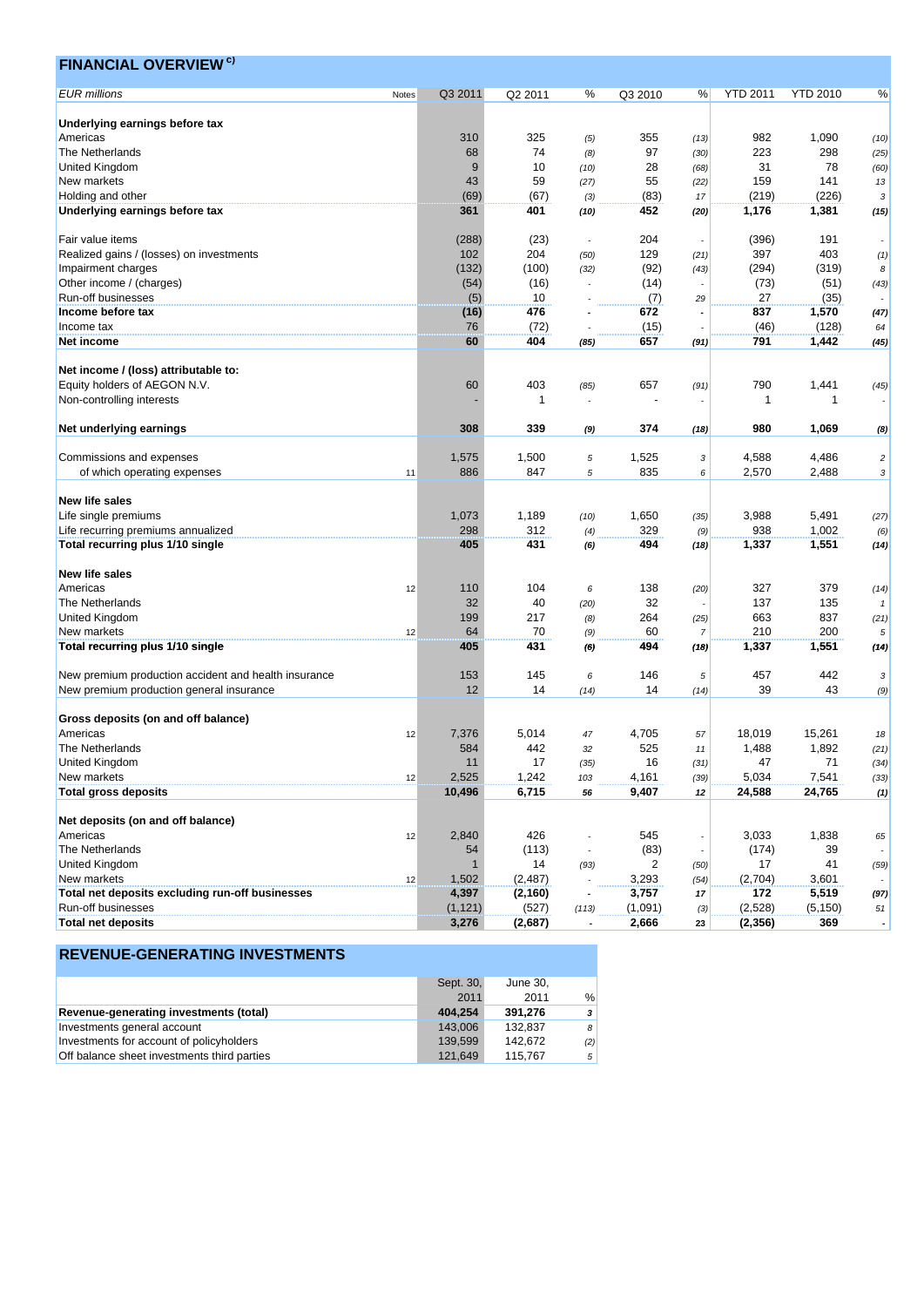# **FINANCIAL OVERVIEW, Q3 2011 GEOGRAPHICALLY c)**

|                                                       |          |             |         |                | Holding,<br>other |              |
|-------------------------------------------------------|----------|-------------|---------|----------------|-------------------|--------------|
|                                                       |          | The         | United  | <b>New</b>     | activities &      |              |
| <b>EUR</b> millions                                   | Americas | Netherlands | Kingdom | <b>Markets</b> | eliminations      | <b>Total</b> |
|                                                       |          |             |         |                |                   |              |
| Underlying earnings before tax by line of business    |          |             |         |                |                   |              |
| Life                                                  | 166      | 47          | 20      | 17             |                   | 250          |
| Individual savings and retirement products            | 88       |             |         | (4)            |                   | 84           |
| Pensions                                              | 56       | 24          | (10)    | 2              |                   | 72           |
| Non-life                                              |          | (1)         |         |                |                   | 3            |
| <b>Distribution</b>                                   |          | (2)         | (1)     |                |                   | (3)          |
| <b>Asset Management</b>                               |          |             |         | 15             |                   | 15           |
| Other                                                 |          |             |         |                | (69)              | (69)         |
| Share in underlying earnings before tax of associates |          |             |         | 9              |                   | 9            |
| Underlying earnings before tax                        | 310      | 68          | 9       | 43             | (69)              | 361          |
| Fair value items                                      | (275)    | 25          | (8)     | (16)           | (14)              | (288)        |
| Realized gains / (losses) on investments              | 40       | 59          | 3       |                |                   | 102          |
| Impairment charges                                    | (76)     | (5)         | (22)    | (29)           |                   | (132)        |
| Other income / (charges)                              | 4        | (61)        | 5       | (2)            |                   | (54)         |
| <b>Run-off businesses</b>                             | (5)      |             |         |                |                   | (5)          |
| Income before tax                                     | (2)      | 86          | (13)    | (4)            | (83)              | (16)         |
| Income tax                                            | 72       | (23)        | 13      | (9)            | 23                | 76           |
| Net income                                            | 70       | 63          |         | (13)           | (60)              | 60           |
| Net underlying earnings                               | 242      | 55          | 30      | 26             | (45)              | 308          |

| <b>EMPLOYEE NUMBERS</b>                                     |                 |                 |
|-------------------------------------------------------------|-----------------|-----------------|
|                                                             | Sept. 30,       | June 30,        |
|                                                             | 2011            | 2011            |
| <b>Employees excluding agents</b><br>Agents                 | 22,781<br>3.024 | 23,639<br>2,892 |
| Total number of employees excluding Associates              | 25.805          | 26,531          |
| AEGON's share of employees (including agents) in Associates | 4.125           | 3,561           |
| Total                                                       | 29.930          | 30,092          |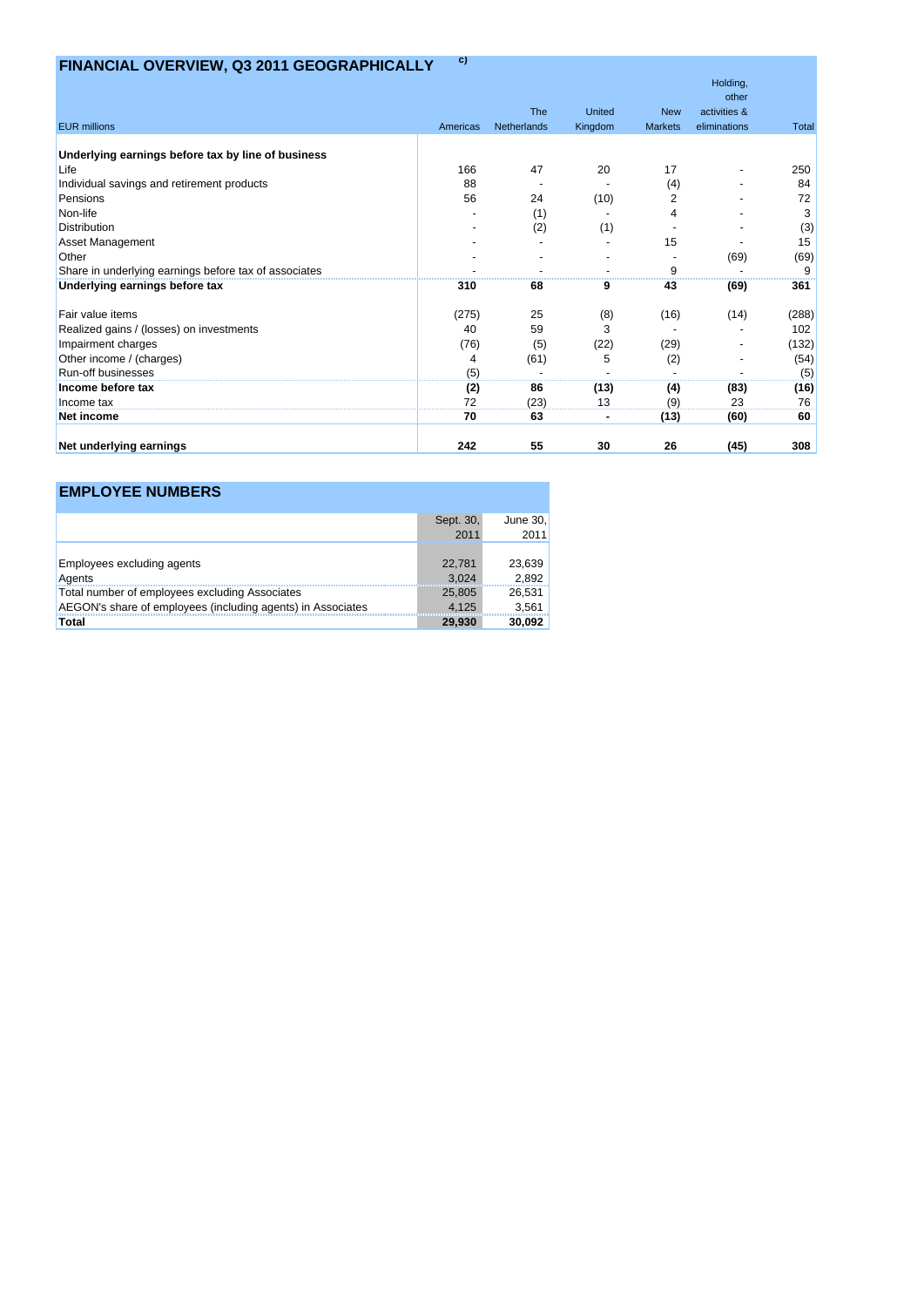# **FINANCIAL OVERVIEW, 2011 YEAR-TO-DATE GEOGRAPHICALLY c)**

|                                                    |          |             |               |                | Holding,     |              |
|----------------------------------------------------|----------|-------------|---------------|----------------|--------------|--------------|
|                                                    |          |             |               |                | other        |              |
|                                                    |          | <b>The</b>  | <b>United</b> | <b>New</b>     | activities & |              |
| <b>EUR</b> millions                                | Americas | Netherlands | Kingdom       | <b>Markets</b> | eliminations | <b>Total</b> |
| Underlying earnings before tax by line of business |          |             |               |                |              |              |
| Life                                               | 463      | 145         | 64            | 55             |              | 727          |
| Individual savings and retirement products         | 346      |             |               | (8)            |              | 338          |
| Pensions                                           | 173      | 62          | (28)          | 9              |              | 216          |
| Non-life                                           |          | 4           |               | 26             |              | 30           |
| <b>Distribution</b>                                |          | 8           | (5)           |                |              | 3            |
| <b>Asset Management</b>                            |          |             |               | 47             |              | 47           |
| Other                                              |          |             |               |                | (219)        | (219)        |
| Associates                                         |          |             |               | 30             |              | 34           |
| Underlying earnings before tax                     | 982      | 223         | 31            | 159            | (219)        | 1,176        |
| Fair value items                                   | (339)    | (33)        | (9)           | (19)           | 4            | (396)        |
| Realized gains / (losses) on investments           | 116      | 236         | 43            | 2              |              | 397          |
| Impairment charges                                 | (187)    | (10)        | (62)          | (35)           |              | (294)        |
| Other income / (charges)                           |          | (80)        |               | 6              |              | (73)         |
| Run-off businesses                                 | 27       |             |               |                |              | 27           |
| Income before tax                                  | 600      | 336         | 3             | 113            | (215)        | 837          |
| Income tax                                         | (30)     | (65)        | 33            | (45)           | 61           | (46)         |
| Net income                                         | 570      | 271         | 36            | 68             | (154)        | 791          |
| Net underlying earnings                            | 751      | 188         | 84            | 111            | (154)        | 980          |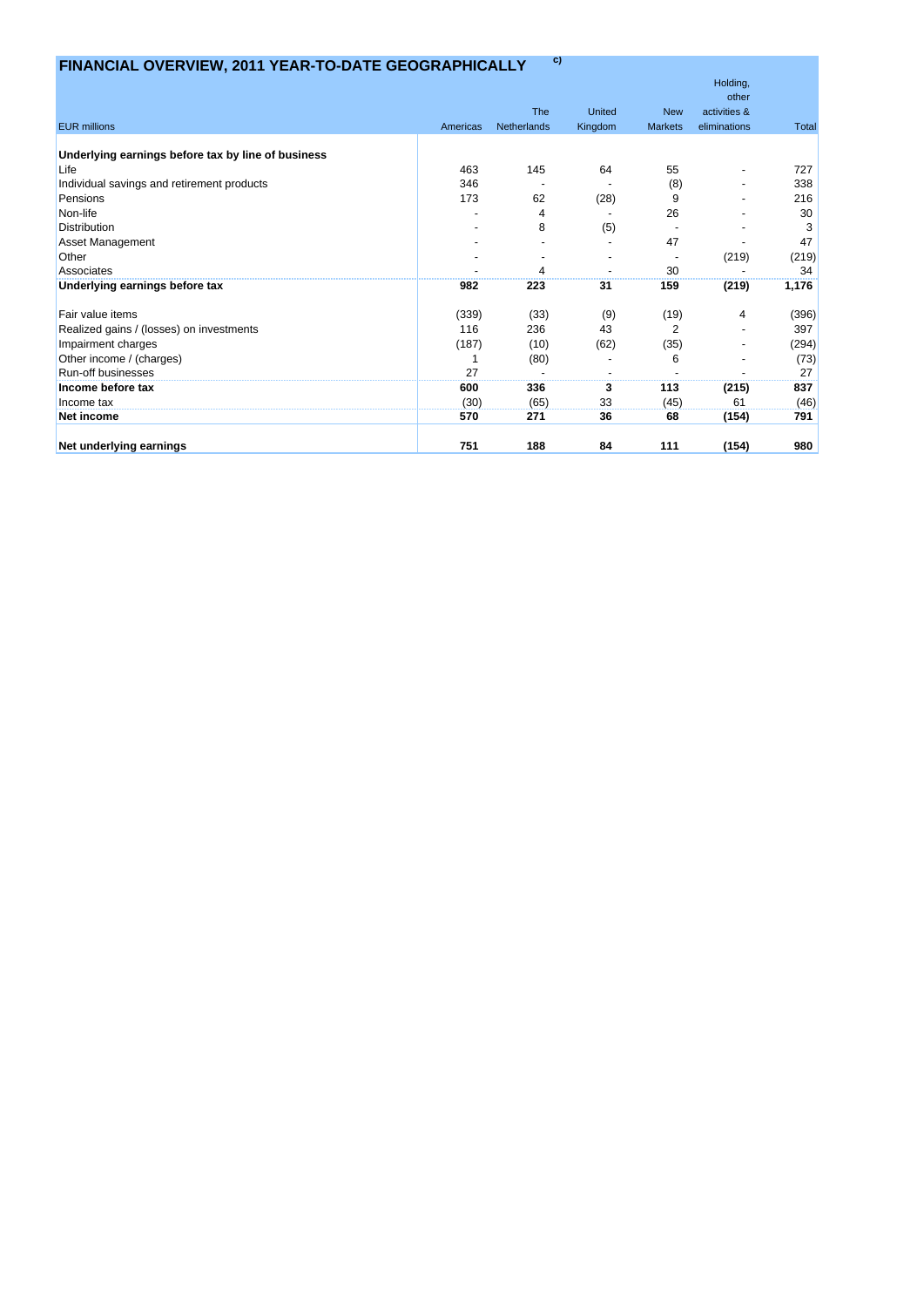| <b>AMERICAS</b> <sup>c)</sup>                                 |                |         |                          |          |                |                 |                 |                          |
|---------------------------------------------------------------|----------------|---------|--------------------------|----------|----------------|-----------------|-----------------|--------------------------|
| <b>USD millions</b><br>Notes                                  | Q3 2011        | Q2 2011 | ℅                        | Q3 2010  | %              | <b>YTD 2011</b> | <b>YTD 2010</b> | %                        |
| Underlying earnings before tax by line of business            |                |         |                          |          |                |                 |                 |                          |
| Life and protection                                           | 219            | 194     | 13                       | 220      |                | 608             | 655             | (7)                      |
| <b>Fixed annuities</b>                                        | 61             | 77      | (21)                     | 112      | (46)           | 228             | 358             | (36)                     |
| Variable annuities                                            | 57             | 87      | (34)                     | 29       | 97             | 237             | 148             | 60                       |
| Retail mutual funds                                           | 5              | 6       | (17)                     | 3        | 67             | 17              | 3               |                          |
| Individual savings and retirement products                    | 123            | 170     |                          | 144      |                | 482             | 509             |                          |
| Employer solutions & pensions                                 | 79             | 83      | (28)                     | 79       | (15)           | 243             | 227             | (5)                      |
|                                                               | 17             | 19      | (5)                      | 13       |                | 47              | 39              | $\overline{7}$           |
| Canada                                                        |                | 3       | (11)                     | 2        | 31             |                 | 4               | 21                       |
| Latin America                                                 | (1)            |         |                          |          |                |                 |                 |                          |
| Underlying earnings before tax                                | 437            | 469     | (7)                      | 458      | (5)            | 1,380           | 1,434           | (4)                      |
| Fair value items                                              | (387)          | (72)    | $\overline{\phantom{a}}$ | 117      |                | (476)           | (42)            |                          |
| Realized gains / (losses) on investments                      | 57             | 71      | (20)                     | 121      | (53)           | 163             | 175             | (7)                      |
| Impairment charges                                            | (106)          | (76)    | (39)                     | (111)    | 5              | (262)           | (375)           | 30                       |
| Other income / (charges)                                      | 6              | (5)     |                          |          |                | 1               | (140)           |                          |
| Run- off businesses                                           | (7)            | 15      |                          | (9)      | 22             | 38              | (46)            |                          |
| Income before tax                                             |                | 402     |                          | 576      |                | 844             | 1,006           | (16)                     |
| Income tax                                                    | 101            | (60)    |                          | 52       | 94             | (42)            | 94              |                          |
| Net income                                                    | 101            | 342     | (70)                     | 628      | (84)           | 802             | 1,100           | (27)                     |
|                                                               |                |         |                          |          |                |                 |                 |                          |
| Net income / (loss) attributable to:                          |                |         |                          |          |                |                 |                 |                          |
| Equity holders of AEGON N.V.                                  | 101            | 342     | (70)                     | 628      | (84)           | 802             | 1,100           | (27)                     |
|                                                               |                |         |                          |          |                |                 |                 |                          |
| Net underlying earnings                                       | 343            | 368     | (7)                      | 339      | $\mathbf{1}$   | 1,057           | 1,058           |                          |
| Commissions and expenses                                      | 1,255          | 1,210   | 4                        | 1,167    | 8              | 3,674           | 3,483           | 5                        |
| of which operating expenses                                   | 506            | 502     | $\mathbf{1}$             | 472      | $\overline{7}$ | 1,500           | 1,457           | 3                        |
|                                                               |                |         |                          |          |                |                 |                 |                          |
| <b>New life sales</b><br>12                                   |                |         |                          |          |                |                 |                 |                          |
| Life single premiums                                          | 113            | 78      | 45                       | 363      | (69)           | 338             | 820             | (59)                     |
| Life recurring premiums annualized                            | 144            | 143     | $\mathbf{1}$             | 143      |                | 426             | 417             | $\overline{c}$           |
| Total recurring plus 1/10 single                              | 155            | 151     | 3                        | 179      | (13)           | 460             | 499             | (8)                      |
|                                                               |                |         |                          |          |                |                 |                 |                          |
| Life & protection                                             | 117            | 114     | 3                        | 147      | (20)           | 352             | 402             | (12)                     |
| Employer solutions & pensions                                 | 6              | 7       | (14)                     | 5        | 20             | 19              | 17              | 12                       |
| Canada                                                        | 15             | 18      | (17)                     | 15       |                | 50              | 46              | 9                        |
| Latin America                                                 | 17             | 12      | 42                       | 12       | 42             | 39              | 34              | 15                       |
| Total recurring plus 1/10 single                              | 155            | 151     | 3                        | 179      | (13)           | 460             | 499             | (8)                      |
|                                                               |                |         |                          |          |                |                 |                 |                          |
| New premium production accident and health insurance          | 206            | 201     | $\overline{c}$           | 179      | 15             | 606             | 543             | 12                       |
|                                                               |                |         |                          |          |                |                 |                 |                          |
| Gross deposits (on and off balance) by line of business<br>12 |                |         |                          |          |                |                 |                 |                          |
| Life & protection                                             | $\overline{2}$ | 3       | (33)                     | 2        |                | 8               | 8               |                          |
| <b>Fixed annuities</b>                                        | 87             | $71$    | 23                       | 164      | (47)           | 241             | 473             | (49)                     |
| Variable annuities                                            | 1,338          | 1,401   | (4)                      | 956      | 40             | 3,918           | 2,793           | 40                       |
| Retail mutual funds                                           | 618            | 765     | (19)                     | 861      | (28)           | 2,158           | 2,794           | (23)                     |
| Individual savings & retirement products                      | 2,043          | 2,237   | (9)                      | 1,981    | 3              | 6,317           | 6,060           | $\overline{\mathcal{A}}$ |
| Employer solutions & pensions                                 | 8,282          | 4,913   | 69                       | 3,975    | 108            | 18,749          | 13,503          | 39                       |
| Canada                                                        | 73             | 83      | (12)                     | 100      | (27)           | 253             | 504             | (50)                     |
| <b>Total gross deposits</b>                                   | 10,400         | 7,236   | 44                       | 6,058    | 72             | 25,327          | 20,075          | 26                       |
| Net deposits (on and off balance) by line of business<br>12   |                |         |                          |          |                |                 |                 |                          |
| Life & protection                                             | (10)           | (10)    |                          | (12)     | 17             | (34)            | (39)            | 13                       |
| <b>Fixed annuities</b>                                        | (728)          | (810)   | 10                       | (584)    | (25)           | (2, 339)        | (1,780)         | (31)                     |
| Variable annuities                                            | 489            | 471     | 4                        | 225      | 117            | 1,180           | 419             | 182                      |
| Retail mutual funds                                           | (234)          | (5)     |                          | 233      |                | (289)           | 1,008           |                          |
| Individual savings & retirement products                      | (473)          | (344)   | (38)                     | (126)    |                | (1, 448)        | (353)           |                          |
| Employer solutions & pensions                                 | 4,514          | 1,048   |                          | 1,030    |                | 6,047           | 3,680           | 64                       |
| Canada                                                        | (39)           | (105)   | 63                       | (191)    | 80             | (302)           | (870)           | 65                       |
| Total net deposits excluding run-off businesses               | 3,992          | 589     |                          | 701      |                | 4,263           | 2,418           | 76                       |
| Run-off businesses                                            | (1,580)        | (772)   | (105)                    | (1, 384) | (14)           | (3, 554)        | (6, 774)        | 48                       |
| <b>Total net deposits</b>                                     | 2,412          | (183)   |                          | (683)    |                | 709             | (4, 356)        | $\bullet$                |
|                                                               |                |         |                          |          |                |                 |                 |                          |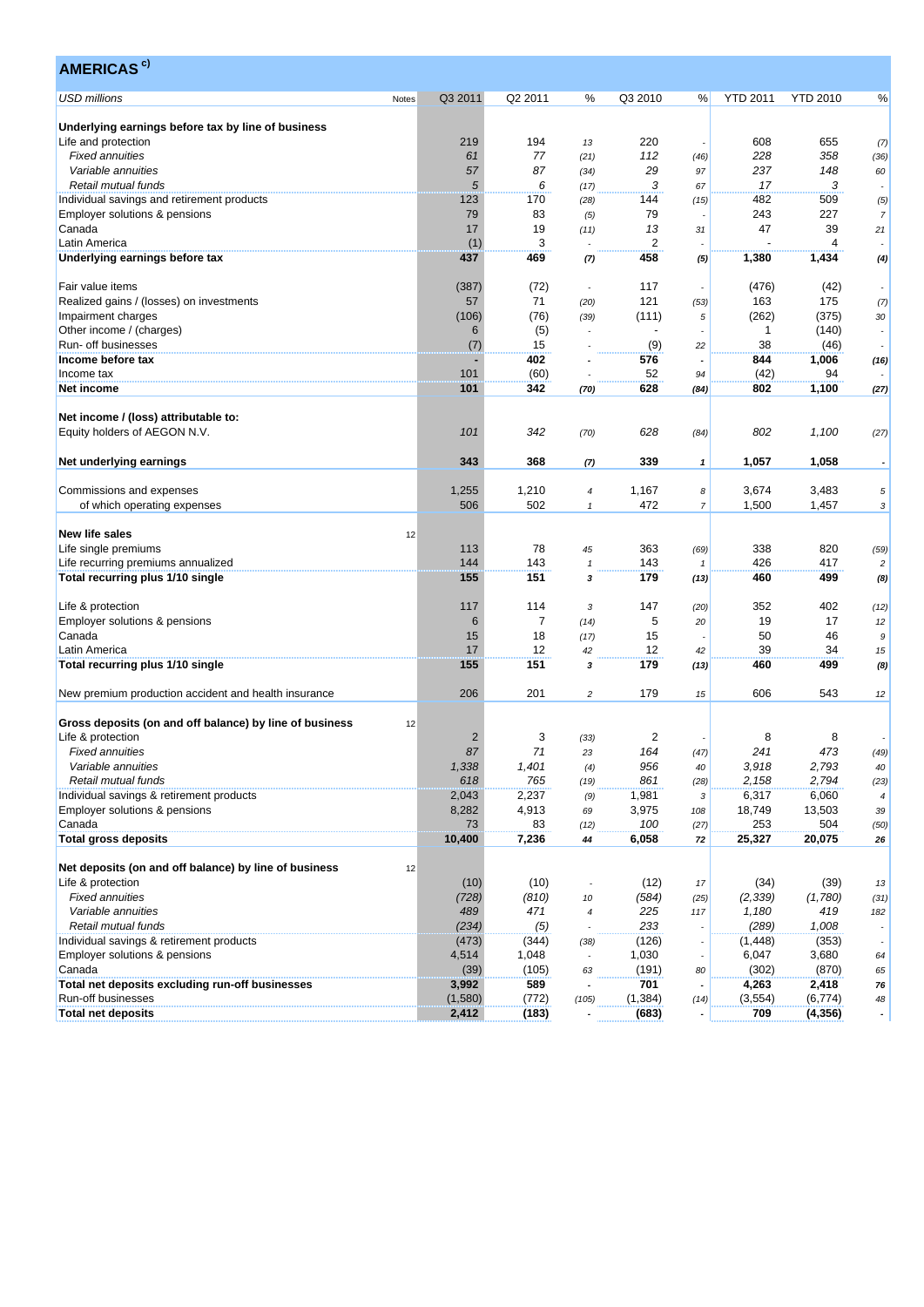| <b>REVENUE-GENERATING INVESTMENTS</b>         |           |          |     |
|-----------------------------------------------|-----------|----------|-----|
|                                               | Sept. 30, | June 30, |     |
|                                               | 2011      | 2011     | %   |
| <b>Revenue-generating investments (total)</b> | 315.362   | 324.919  | (3) |
| Investments general account                   | 122.645   | 121.723  |     |
| Investments for account of policyholders      | 76.217    | 83.383   | (9) |
| Off balance sheet investments third parties   | 116,500   | 119,813  | (3) |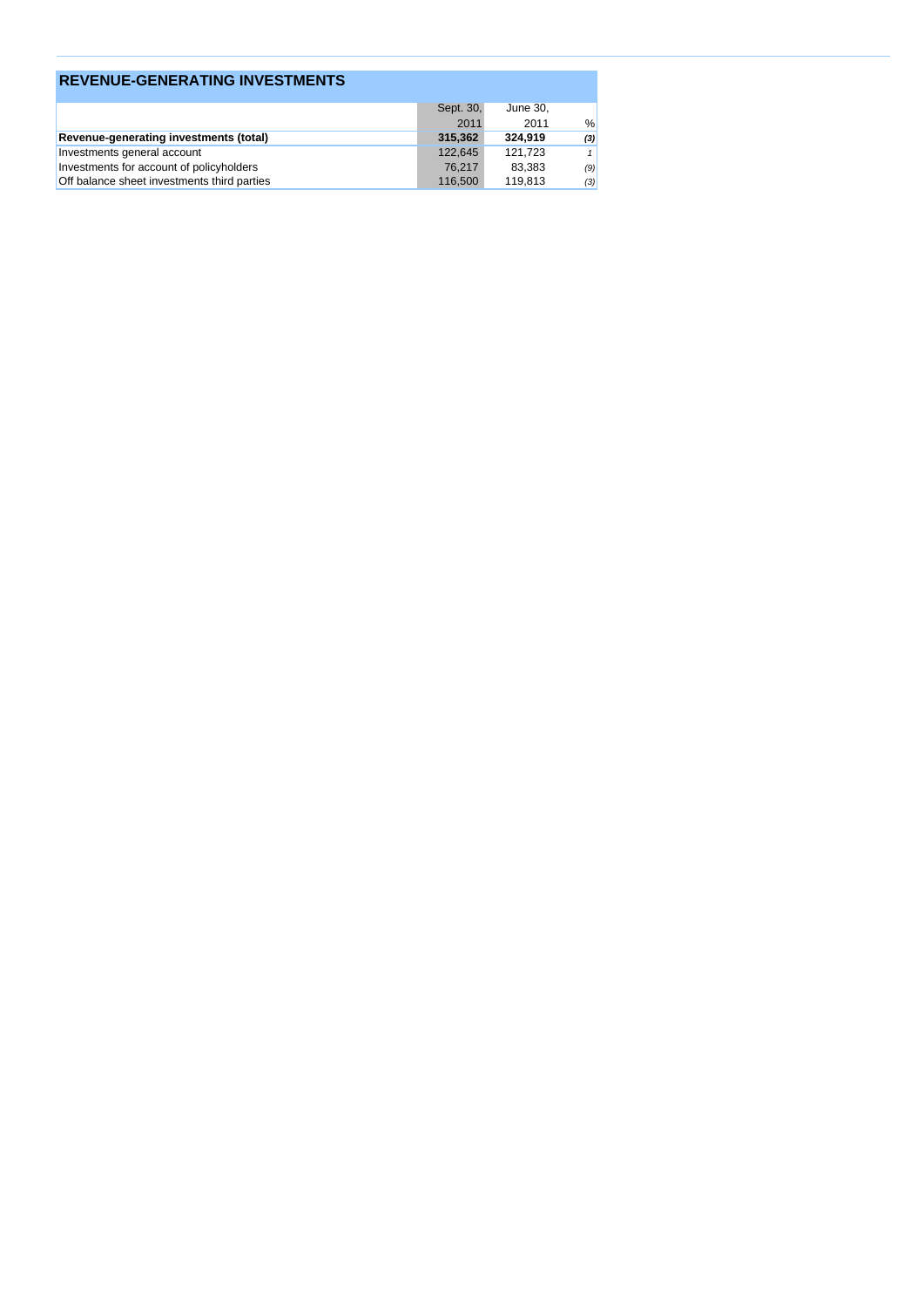| <b>EUR</b> millions<br>Q2 2011<br>Q3 2010<br><b>YTD 2010</b><br>Q3 2011<br>$\%$<br><b>YTD 2011</b><br>%<br>%<br>Notes<br>Underlying earnings before tax by line of business<br>Life and Savings<br>47<br>55<br>51<br>145<br>132<br>(15)<br>(8)<br>10<br>24<br>16<br>42<br>62<br>118<br>Pensions<br>50<br>(43)<br>(47)<br>29<br>Non life<br>(1)<br>3<br>$\overline{4}$<br>(86)<br>$\overline{2}$<br><b>Distribution</b><br>(2)<br>(1)<br>8<br>19<br>(58)<br>(100)<br>Share in underlying earnings before tax of associates<br>4<br>(1)<br>$\overline{\mathcal{A}}$<br>Underlying earnings before tax<br>68<br>74<br>97<br>223<br>298<br>(30)<br>(25)<br>(8)<br>$\overline{2}$<br>Fair value items<br>25<br>184<br>(33)<br>343<br>(86)<br>59<br>142<br>35<br>236<br>154<br>Realized gains / (losses) on investments<br>(58)<br>69<br>53<br>(5)<br>(3)<br>(4)<br>(10)<br>(11)<br>Impairment charges<br>(67)<br>(25)<br>$\boldsymbol{9}$<br>(80)<br>33<br>Other income / (charges)<br>(61)<br>(11)<br>204<br>336<br>817<br>Income before tax<br>86<br>312<br>(58)<br>(72)<br>(59)<br>(23)<br>(65)<br>Income tax<br>(35)<br>(75)<br>(187)<br>34<br>65<br>69<br>630<br>169<br>237<br>271<br>Net income<br>63<br>(57)<br>(63)<br>(73)<br>Net income / (loss) attributable to:<br>Equity holders of AEGON N.V.<br>63<br>169<br>237<br>271<br>630<br>(63)<br>(73)<br>(57)<br>Net underlying earnings<br>55<br>188<br>222<br>67<br>88<br>(18)<br>(15)<br>(38)<br>775<br>Commissions and expenses<br>311<br>278<br>248<br>861<br>12<br>25<br>11<br>179<br>632<br>543<br>242<br>201<br>of which operating expenses<br>35<br>20<br>16<br><b>New life sales</b><br>884<br>Life single premiums<br>210<br>217<br>176<br>814<br>(3)<br>19<br>$\boldsymbol{9}$<br>12<br>18<br>14<br>49<br>54<br>Life recurring premiums annualized<br>(33)<br>(14)<br>(9)<br>135<br>Total recurring plus 1/10 single<br>32<br>32<br>137<br>40<br>$\pmb{\mathcal{I}}$<br>(20)<br>Life and Savings<br>17<br>25<br>18<br>68<br>66<br>(32)<br>(6)<br>3<br>69<br>Pensions<br>15<br>15<br>14<br>69<br>$\overline{7}$<br>Total recurring plus 1/10 single<br>32<br>40<br>32<br>137<br>135<br>(20)<br>$\mathbf{1}$<br>New premium production accident and health insurance<br>5<br>20<br>6<br>4<br>20<br>50<br>20<br>$\overline{7}$<br>21<br>20<br>New premium production general insurance<br>6<br>6<br>5<br>(14)<br>Gross deposits (on and off balance) by line of business<br>Life and Savings<br>584<br>442<br>416<br>1,633<br>1,408<br>32<br>40<br>(14)<br>109<br>80<br>259<br>Pensions<br>(69)<br>525<br><b>Total gross deposits</b><br>584<br>442<br>1,488<br>1,892<br>(21)<br>32<br>11<br>Net deposits (on and off balance) by line of business<br>Life and Savings<br>54<br>(113)<br>(139)<br>(201)<br>(7)<br>27<br>56<br>46<br>Pensions<br>(41)<br>54<br>(83)<br>(174)<br><b>Total net deposits</b><br>(113)<br>39<br>$\overline{\phantom{a}}$<br>$\blacksquare$ | <b>THE NETHERLANDS</b> |  |  |  |  |  |
|-----------------------------------------------------------------------------------------------------------------------------------------------------------------------------------------------------------------------------------------------------------------------------------------------------------------------------------------------------------------------------------------------------------------------------------------------------------------------------------------------------------------------------------------------------------------------------------------------------------------------------------------------------------------------------------------------------------------------------------------------------------------------------------------------------------------------------------------------------------------------------------------------------------------------------------------------------------------------------------------------------------------------------------------------------------------------------------------------------------------------------------------------------------------------------------------------------------------------------------------------------------------------------------------------------------------------------------------------------------------------------------------------------------------------------------------------------------------------------------------------------------------------------------------------------------------------------------------------------------------------------------------------------------------------------------------------------------------------------------------------------------------------------------------------------------------------------------------------------------------------------------------------------------------------------------------------------------------------------------------------------------------------------------------------------------------------------------------------------------------------------------------------------------------------------------------------------------------------------------------------------------------------------------------------------------------------------------------------------------------------------------------------------------------------------------------------------------------------------------------------------------------------------------------------------------------------------------------------------------------------------------------------------------------------------------------------------------------------------------------------------------------------------------------------------------------------------------------------------------------------------------------------------------------------------------|------------------------|--|--|--|--|--|
|                                                                                                                                                                                                                                                                                                                                                                                                                                                                                                                                                                                                                                                                                                                                                                                                                                                                                                                                                                                                                                                                                                                                                                                                                                                                                                                                                                                                                                                                                                                                                                                                                                                                                                                                                                                                                                                                                                                                                                                                                                                                                                                                                                                                                                                                                                                                                                                                                                                                                                                                                                                                                                                                                                                                                                                                                                                                                                                                   |                        |  |  |  |  |  |
|                                                                                                                                                                                                                                                                                                                                                                                                                                                                                                                                                                                                                                                                                                                                                                                                                                                                                                                                                                                                                                                                                                                                                                                                                                                                                                                                                                                                                                                                                                                                                                                                                                                                                                                                                                                                                                                                                                                                                                                                                                                                                                                                                                                                                                                                                                                                                                                                                                                                                                                                                                                                                                                                                                                                                                                                                                                                                                                                   |                        |  |  |  |  |  |
|                                                                                                                                                                                                                                                                                                                                                                                                                                                                                                                                                                                                                                                                                                                                                                                                                                                                                                                                                                                                                                                                                                                                                                                                                                                                                                                                                                                                                                                                                                                                                                                                                                                                                                                                                                                                                                                                                                                                                                                                                                                                                                                                                                                                                                                                                                                                                                                                                                                                                                                                                                                                                                                                                                                                                                                                                                                                                                                                   |                        |  |  |  |  |  |
|                                                                                                                                                                                                                                                                                                                                                                                                                                                                                                                                                                                                                                                                                                                                                                                                                                                                                                                                                                                                                                                                                                                                                                                                                                                                                                                                                                                                                                                                                                                                                                                                                                                                                                                                                                                                                                                                                                                                                                                                                                                                                                                                                                                                                                                                                                                                                                                                                                                                                                                                                                                                                                                                                                                                                                                                                                                                                                                                   |                        |  |  |  |  |  |
|                                                                                                                                                                                                                                                                                                                                                                                                                                                                                                                                                                                                                                                                                                                                                                                                                                                                                                                                                                                                                                                                                                                                                                                                                                                                                                                                                                                                                                                                                                                                                                                                                                                                                                                                                                                                                                                                                                                                                                                                                                                                                                                                                                                                                                                                                                                                                                                                                                                                                                                                                                                                                                                                                                                                                                                                                                                                                                                                   |                        |  |  |  |  |  |
|                                                                                                                                                                                                                                                                                                                                                                                                                                                                                                                                                                                                                                                                                                                                                                                                                                                                                                                                                                                                                                                                                                                                                                                                                                                                                                                                                                                                                                                                                                                                                                                                                                                                                                                                                                                                                                                                                                                                                                                                                                                                                                                                                                                                                                                                                                                                                                                                                                                                                                                                                                                                                                                                                                                                                                                                                                                                                                                                   |                        |  |  |  |  |  |
|                                                                                                                                                                                                                                                                                                                                                                                                                                                                                                                                                                                                                                                                                                                                                                                                                                                                                                                                                                                                                                                                                                                                                                                                                                                                                                                                                                                                                                                                                                                                                                                                                                                                                                                                                                                                                                                                                                                                                                                                                                                                                                                                                                                                                                                                                                                                                                                                                                                                                                                                                                                                                                                                                                                                                                                                                                                                                                                                   |                        |  |  |  |  |  |
|                                                                                                                                                                                                                                                                                                                                                                                                                                                                                                                                                                                                                                                                                                                                                                                                                                                                                                                                                                                                                                                                                                                                                                                                                                                                                                                                                                                                                                                                                                                                                                                                                                                                                                                                                                                                                                                                                                                                                                                                                                                                                                                                                                                                                                                                                                                                                                                                                                                                                                                                                                                                                                                                                                                                                                                                                                                                                                                                   |                        |  |  |  |  |  |
|                                                                                                                                                                                                                                                                                                                                                                                                                                                                                                                                                                                                                                                                                                                                                                                                                                                                                                                                                                                                                                                                                                                                                                                                                                                                                                                                                                                                                                                                                                                                                                                                                                                                                                                                                                                                                                                                                                                                                                                                                                                                                                                                                                                                                                                                                                                                                                                                                                                                                                                                                                                                                                                                                                                                                                                                                                                                                                                                   |                        |  |  |  |  |  |
|                                                                                                                                                                                                                                                                                                                                                                                                                                                                                                                                                                                                                                                                                                                                                                                                                                                                                                                                                                                                                                                                                                                                                                                                                                                                                                                                                                                                                                                                                                                                                                                                                                                                                                                                                                                                                                                                                                                                                                                                                                                                                                                                                                                                                                                                                                                                                                                                                                                                                                                                                                                                                                                                                                                                                                                                                                                                                                                                   |                        |  |  |  |  |  |
|                                                                                                                                                                                                                                                                                                                                                                                                                                                                                                                                                                                                                                                                                                                                                                                                                                                                                                                                                                                                                                                                                                                                                                                                                                                                                                                                                                                                                                                                                                                                                                                                                                                                                                                                                                                                                                                                                                                                                                                                                                                                                                                                                                                                                                                                                                                                                                                                                                                                                                                                                                                                                                                                                                                                                                                                                                                                                                                                   |                        |  |  |  |  |  |
|                                                                                                                                                                                                                                                                                                                                                                                                                                                                                                                                                                                                                                                                                                                                                                                                                                                                                                                                                                                                                                                                                                                                                                                                                                                                                                                                                                                                                                                                                                                                                                                                                                                                                                                                                                                                                                                                                                                                                                                                                                                                                                                                                                                                                                                                                                                                                                                                                                                                                                                                                                                                                                                                                                                                                                                                                                                                                                                                   |                        |  |  |  |  |  |
|                                                                                                                                                                                                                                                                                                                                                                                                                                                                                                                                                                                                                                                                                                                                                                                                                                                                                                                                                                                                                                                                                                                                                                                                                                                                                                                                                                                                                                                                                                                                                                                                                                                                                                                                                                                                                                                                                                                                                                                                                                                                                                                                                                                                                                                                                                                                                                                                                                                                                                                                                                                                                                                                                                                                                                                                                                                                                                                                   |                        |  |  |  |  |  |
|                                                                                                                                                                                                                                                                                                                                                                                                                                                                                                                                                                                                                                                                                                                                                                                                                                                                                                                                                                                                                                                                                                                                                                                                                                                                                                                                                                                                                                                                                                                                                                                                                                                                                                                                                                                                                                                                                                                                                                                                                                                                                                                                                                                                                                                                                                                                                                                                                                                                                                                                                                                                                                                                                                                                                                                                                                                                                                                                   |                        |  |  |  |  |  |
|                                                                                                                                                                                                                                                                                                                                                                                                                                                                                                                                                                                                                                                                                                                                                                                                                                                                                                                                                                                                                                                                                                                                                                                                                                                                                                                                                                                                                                                                                                                                                                                                                                                                                                                                                                                                                                                                                                                                                                                                                                                                                                                                                                                                                                                                                                                                                                                                                                                                                                                                                                                                                                                                                                                                                                                                                                                                                                                                   |                        |  |  |  |  |  |
|                                                                                                                                                                                                                                                                                                                                                                                                                                                                                                                                                                                                                                                                                                                                                                                                                                                                                                                                                                                                                                                                                                                                                                                                                                                                                                                                                                                                                                                                                                                                                                                                                                                                                                                                                                                                                                                                                                                                                                                                                                                                                                                                                                                                                                                                                                                                                                                                                                                                                                                                                                                                                                                                                                                                                                                                                                                                                                                                   |                        |  |  |  |  |  |
|                                                                                                                                                                                                                                                                                                                                                                                                                                                                                                                                                                                                                                                                                                                                                                                                                                                                                                                                                                                                                                                                                                                                                                                                                                                                                                                                                                                                                                                                                                                                                                                                                                                                                                                                                                                                                                                                                                                                                                                                                                                                                                                                                                                                                                                                                                                                                                                                                                                                                                                                                                                                                                                                                                                                                                                                                                                                                                                                   |                        |  |  |  |  |  |
|                                                                                                                                                                                                                                                                                                                                                                                                                                                                                                                                                                                                                                                                                                                                                                                                                                                                                                                                                                                                                                                                                                                                                                                                                                                                                                                                                                                                                                                                                                                                                                                                                                                                                                                                                                                                                                                                                                                                                                                                                                                                                                                                                                                                                                                                                                                                                                                                                                                                                                                                                                                                                                                                                                                                                                                                                                                                                                                                   |                        |  |  |  |  |  |
|                                                                                                                                                                                                                                                                                                                                                                                                                                                                                                                                                                                                                                                                                                                                                                                                                                                                                                                                                                                                                                                                                                                                                                                                                                                                                                                                                                                                                                                                                                                                                                                                                                                                                                                                                                                                                                                                                                                                                                                                                                                                                                                                                                                                                                                                                                                                                                                                                                                                                                                                                                                                                                                                                                                                                                                                                                                                                                                                   |                        |  |  |  |  |  |
|                                                                                                                                                                                                                                                                                                                                                                                                                                                                                                                                                                                                                                                                                                                                                                                                                                                                                                                                                                                                                                                                                                                                                                                                                                                                                                                                                                                                                                                                                                                                                                                                                                                                                                                                                                                                                                                                                                                                                                                                                                                                                                                                                                                                                                                                                                                                                                                                                                                                                                                                                                                                                                                                                                                                                                                                                                                                                                                                   |                        |  |  |  |  |  |
|                                                                                                                                                                                                                                                                                                                                                                                                                                                                                                                                                                                                                                                                                                                                                                                                                                                                                                                                                                                                                                                                                                                                                                                                                                                                                                                                                                                                                                                                                                                                                                                                                                                                                                                                                                                                                                                                                                                                                                                                                                                                                                                                                                                                                                                                                                                                                                                                                                                                                                                                                                                                                                                                                                                                                                                                                                                                                                                                   |                        |  |  |  |  |  |
|                                                                                                                                                                                                                                                                                                                                                                                                                                                                                                                                                                                                                                                                                                                                                                                                                                                                                                                                                                                                                                                                                                                                                                                                                                                                                                                                                                                                                                                                                                                                                                                                                                                                                                                                                                                                                                                                                                                                                                                                                                                                                                                                                                                                                                                                                                                                                                                                                                                                                                                                                                                                                                                                                                                                                                                                                                                                                                                                   |                        |  |  |  |  |  |
|                                                                                                                                                                                                                                                                                                                                                                                                                                                                                                                                                                                                                                                                                                                                                                                                                                                                                                                                                                                                                                                                                                                                                                                                                                                                                                                                                                                                                                                                                                                                                                                                                                                                                                                                                                                                                                                                                                                                                                                                                                                                                                                                                                                                                                                                                                                                                                                                                                                                                                                                                                                                                                                                                                                                                                                                                                                                                                                                   |                        |  |  |  |  |  |
|                                                                                                                                                                                                                                                                                                                                                                                                                                                                                                                                                                                                                                                                                                                                                                                                                                                                                                                                                                                                                                                                                                                                                                                                                                                                                                                                                                                                                                                                                                                                                                                                                                                                                                                                                                                                                                                                                                                                                                                                                                                                                                                                                                                                                                                                                                                                                                                                                                                                                                                                                                                                                                                                                                                                                                                                                                                                                                                                   |                        |  |  |  |  |  |
|                                                                                                                                                                                                                                                                                                                                                                                                                                                                                                                                                                                                                                                                                                                                                                                                                                                                                                                                                                                                                                                                                                                                                                                                                                                                                                                                                                                                                                                                                                                                                                                                                                                                                                                                                                                                                                                                                                                                                                                                                                                                                                                                                                                                                                                                                                                                                                                                                                                                                                                                                                                                                                                                                                                                                                                                                                                                                                                                   |                        |  |  |  |  |  |
|                                                                                                                                                                                                                                                                                                                                                                                                                                                                                                                                                                                                                                                                                                                                                                                                                                                                                                                                                                                                                                                                                                                                                                                                                                                                                                                                                                                                                                                                                                                                                                                                                                                                                                                                                                                                                                                                                                                                                                                                                                                                                                                                                                                                                                                                                                                                                                                                                                                                                                                                                                                                                                                                                                                                                                                                                                                                                                                                   |                        |  |  |  |  |  |
|                                                                                                                                                                                                                                                                                                                                                                                                                                                                                                                                                                                                                                                                                                                                                                                                                                                                                                                                                                                                                                                                                                                                                                                                                                                                                                                                                                                                                                                                                                                                                                                                                                                                                                                                                                                                                                                                                                                                                                                                                                                                                                                                                                                                                                                                                                                                                                                                                                                                                                                                                                                                                                                                                                                                                                                                                                                                                                                                   |                        |  |  |  |  |  |
|                                                                                                                                                                                                                                                                                                                                                                                                                                                                                                                                                                                                                                                                                                                                                                                                                                                                                                                                                                                                                                                                                                                                                                                                                                                                                                                                                                                                                                                                                                                                                                                                                                                                                                                                                                                                                                                                                                                                                                                                                                                                                                                                                                                                                                                                                                                                                                                                                                                                                                                                                                                                                                                                                                                                                                                                                                                                                                                                   |                        |  |  |  |  |  |
|                                                                                                                                                                                                                                                                                                                                                                                                                                                                                                                                                                                                                                                                                                                                                                                                                                                                                                                                                                                                                                                                                                                                                                                                                                                                                                                                                                                                                                                                                                                                                                                                                                                                                                                                                                                                                                                                                                                                                                                                                                                                                                                                                                                                                                                                                                                                                                                                                                                                                                                                                                                                                                                                                                                                                                                                                                                                                                                                   |                        |  |  |  |  |  |
|                                                                                                                                                                                                                                                                                                                                                                                                                                                                                                                                                                                                                                                                                                                                                                                                                                                                                                                                                                                                                                                                                                                                                                                                                                                                                                                                                                                                                                                                                                                                                                                                                                                                                                                                                                                                                                                                                                                                                                                                                                                                                                                                                                                                                                                                                                                                                                                                                                                                                                                                                                                                                                                                                                                                                                                                                                                                                                                                   |                        |  |  |  |  |  |
|                                                                                                                                                                                                                                                                                                                                                                                                                                                                                                                                                                                                                                                                                                                                                                                                                                                                                                                                                                                                                                                                                                                                                                                                                                                                                                                                                                                                                                                                                                                                                                                                                                                                                                                                                                                                                                                                                                                                                                                                                                                                                                                                                                                                                                                                                                                                                                                                                                                                                                                                                                                                                                                                                                                                                                                                                                                                                                                                   |                        |  |  |  |  |  |
|                                                                                                                                                                                                                                                                                                                                                                                                                                                                                                                                                                                                                                                                                                                                                                                                                                                                                                                                                                                                                                                                                                                                                                                                                                                                                                                                                                                                                                                                                                                                                                                                                                                                                                                                                                                                                                                                                                                                                                                                                                                                                                                                                                                                                                                                                                                                                                                                                                                                                                                                                                                                                                                                                                                                                                                                                                                                                                                                   |                        |  |  |  |  |  |
|                                                                                                                                                                                                                                                                                                                                                                                                                                                                                                                                                                                                                                                                                                                                                                                                                                                                                                                                                                                                                                                                                                                                                                                                                                                                                                                                                                                                                                                                                                                                                                                                                                                                                                                                                                                                                                                                                                                                                                                                                                                                                                                                                                                                                                                                                                                                                                                                                                                                                                                                                                                                                                                                                                                                                                                                                                                                                                                                   |                        |  |  |  |  |  |
|                                                                                                                                                                                                                                                                                                                                                                                                                                                                                                                                                                                                                                                                                                                                                                                                                                                                                                                                                                                                                                                                                                                                                                                                                                                                                                                                                                                                                                                                                                                                                                                                                                                                                                                                                                                                                                                                                                                                                                                                                                                                                                                                                                                                                                                                                                                                                                                                                                                                                                                                                                                                                                                                                                                                                                                                                                                                                                                                   |                        |  |  |  |  |  |
|                                                                                                                                                                                                                                                                                                                                                                                                                                                                                                                                                                                                                                                                                                                                                                                                                                                                                                                                                                                                                                                                                                                                                                                                                                                                                                                                                                                                                                                                                                                                                                                                                                                                                                                                                                                                                                                                                                                                                                                                                                                                                                                                                                                                                                                                                                                                                                                                                                                                                                                                                                                                                                                                                                                                                                                                                                                                                                                                   |                        |  |  |  |  |  |
|                                                                                                                                                                                                                                                                                                                                                                                                                                                                                                                                                                                                                                                                                                                                                                                                                                                                                                                                                                                                                                                                                                                                                                                                                                                                                                                                                                                                                                                                                                                                                                                                                                                                                                                                                                                                                                                                                                                                                                                                                                                                                                                                                                                                                                                                                                                                                                                                                                                                                                                                                                                                                                                                                                                                                                                                                                                                                                                                   |                        |  |  |  |  |  |
|                                                                                                                                                                                                                                                                                                                                                                                                                                                                                                                                                                                                                                                                                                                                                                                                                                                                                                                                                                                                                                                                                                                                                                                                                                                                                                                                                                                                                                                                                                                                                                                                                                                                                                                                                                                                                                                                                                                                                                                                                                                                                                                                                                                                                                                                                                                                                                                                                                                                                                                                                                                                                                                                                                                                                                                                                                                                                                                                   |                        |  |  |  |  |  |
|                                                                                                                                                                                                                                                                                                                                                                                                                                                                                                                                                                                                                                                                                                                                                                                                                                                                                                                                                                                                                                                                                                                                                                                                                                                                                                                                                                                                                                                                                                                                                                                                                                                                                                                                                                                                                                                                                                                                                                                                                                                                                                                                                                                                                                                                                                                                                                                                                                                                                                                                                                                                                                                                                                                                                                                                                                                                                                                                   |                        |  |  |  |  |  |
|                                                                                                                                                                                                                                                                                                                                                                                                                                                                                                                                                                                                                                                                                                                                                                                                                                                                                                                                                                                                                                                                                                                                                                                                                                                                                                                                                                                                                                                                                                                                                                                                                                                                                                                                                                                                                                                                                                                                                                                                                                                                                                                                                                                                                                                                                                                                                                                                                                                                                                                                                                                                                                                                                                                                                                                                                                                                                                                                   |                        |  |  |  |  |  |
|                                                                                                                                                                                                                                                                                                                                                                                                                                                                                                                                                                                                                                                                                                                                                                                                                                                                                                                                                                                                                                                                                                                                                                                                                                                                                                                                                                                                                                                                                                                                                                                                                                                                                                                                                                                                                                                                                                                                                                                                                                                                                                                                                                                                                                                                                                                                                                                                                                                                                                                                                                                                                                                                                                                                                                                                                                                                                                                                   |                        |  |  |  |  |  |
|                                                                                                                                                                                                                                                                                                                                                                                                                                                                                                                                                                                                                                                                                                                                                                                                                                                                                                                                                                                                                                                                                                                                                                                                                                                                                                                                                                                                                                                                                                                                                                                                                                                                                                                                                                                                                                                                                                                                                                                                                                                                                                                                                                                                                                                                                                                                                                                                                                                                                                                                                                                                                                                                                                                                                                                                                                                                                                                                   |                        |  |  |  |  |  |

|                                             | Sept. 30, | June 30, |                |
|---------------------------------------------|-----------|----------|----------------|
|                                             | 2011      | 2011     | $\frac{0}{0}$  |
| Revenue-generating investments (total)      | 61.092    | 60.005   | $\overline{2}$ |
| Investments general account                 | 38.346    | 36.810   | $\overline{4}$ |
| Investments for account of policyholders    | 22.746    | 23.195   | (2)            |
| Off balance sheet investments third parties |           |          |                |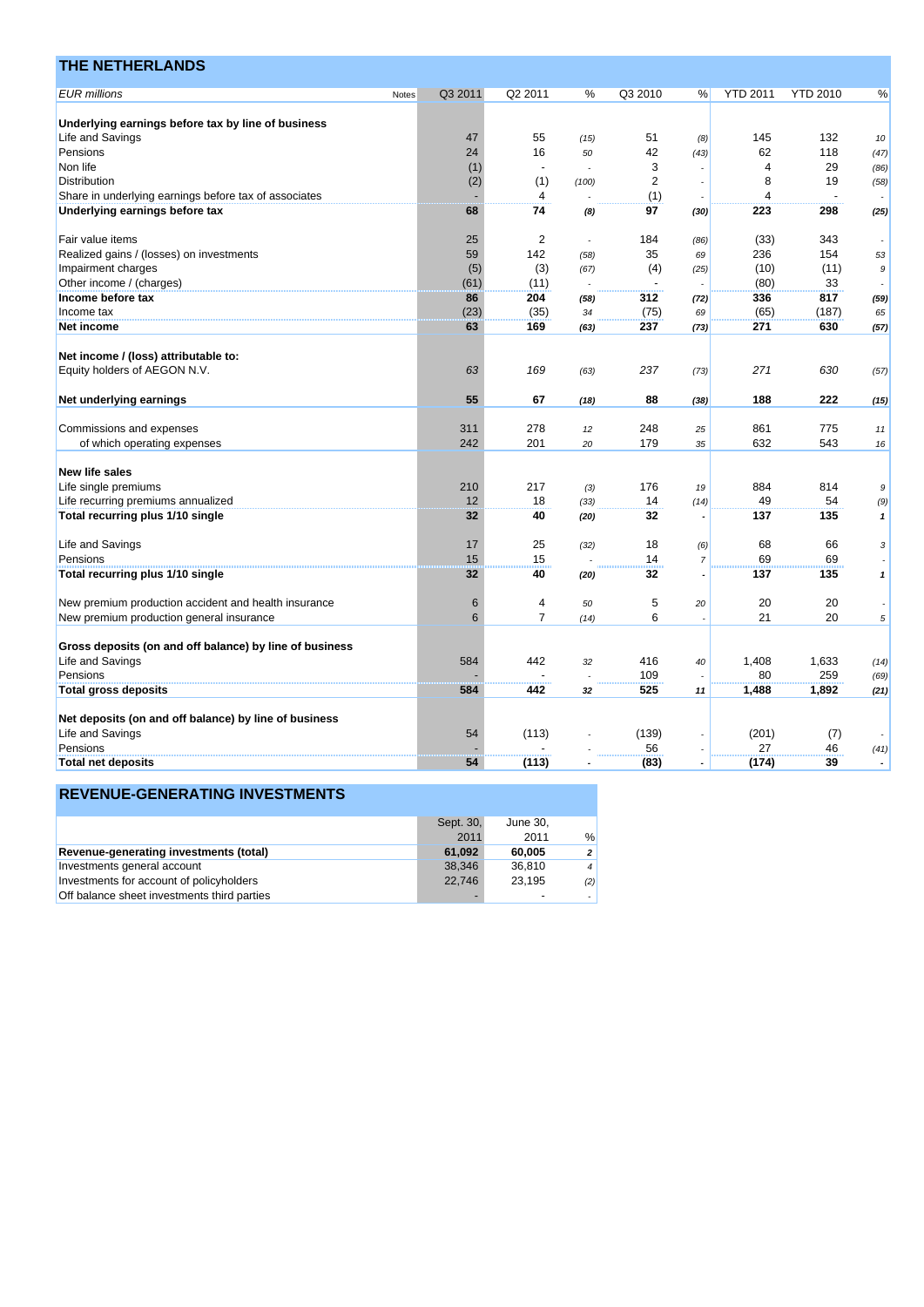| <b>UNITED KINGDOM</b>                                   |                |                |              |                |         |                |                 |                 |                  |
|---------------------------------------------------------|----------------|----------------|--------------|----------------|---------|----------------|-----------------|-----------------|------------------|
| <b>GBP</b> millions                                     | Notes          | Q3 2011        | Q2 2011      | %              | Q3 2010 | %              | <b>YTD 2011</b> | <b>YTD 2010</b> | %                |
| Underlying earnings before tax by line of business      |                |                |              |                |         |                |                 |                 |                  |
| Life                                                    |                | 18             | 17           | 6              | 23      | (22)           | 56              | 56              |                  |
| Pensions                                                |                | (9)            | (7)          | (29)           |         |                | (25)            | 14              |                  |
| <b>Distribution</b>                                     |                | (1)            | (1)          |                | 1       |                | (4)             | (3)             | (33)             |
| Underlying earnings before tax                          |                | 8              | 9            | (11)           | 24      | (67)           | 27              | 67              | (60)             |
| Fair value items                                        |                | (7)            |              |                | 1       |                | (8)             | (8)             |                  |
| Realized gains / (losses) on investments                |                | 3              | 10           | (70)           |         |                | 38              | 5               |                  |
| Impairment charges                                      |                | (19)           | (35)         | 46             | (2)     |                | (54)            | (10)            |                  |
| Other income / (charges)                                | $\overline{7}$ | $\overline{4}$ | $\mathbf{1}$ |                | 12      | (67)           |                 | 52              |                  |
| Income before tax                                       |                | (11)           | (15)         | 27             | 35      |                | 3               | 106             | (97)             |
| Income tax attributable to policyholder return          |                | (17)           | (15)         | (13)           | (23)    | 26             | (33)            | (63)            | 48               |
| Income before income tax on shareholders return         |                | (28)           | (30)         | $\overline{7}$ | 12      |                | (30)            | 43              |                  |
| Income tax on shareholders return                       |                | 28             | 15           | 87             | 32      | (13)           | 61              | 45              | 36               |
| Net income                                              |                |                | (15)         |                | 44      |                | 31              | 88              | (65)             |
| Net income / (loss) attributable to:                    |                |                |              |                |         |                |                 |                 |                  |
| Equity holders of AEGON N.V.                            |                |                | (15)         |                | 44      |                | 31              | 88              | (65)             |
| Net underlying earnings                                 |                | 26             | 14           | 86             | 52      | (50)           | 73              | 105             | (30)             |
| Commissions and expenses                                |                | 183            | 193          | (5)            | 179     | $\overline{c}$ | 548             | 530             | 3                |
| of which operating expenses                             |                | 104            | 109          | (5)            | 102     | $\overline{c}$ | 311             | 292             | $\boldsymbol{7}$ |
|                                                         |                |                |              |                |         |                |                 |                 |                  |
| <b>New life sales</b>                                   | 8              |                |              |                |         |                |                 |                 |                  |
| Life single premiums                                    |                | 615            | 711          | (14)           | 859     | (28)           | 2,167           | 3,048           | (29)             |
| Life recurring premiums annualized                      |                | 113            | 120          | (6)            | 133     | (15)           | 360             | 412             | (13)             |
| Total recurring plus 1/10 single                        |                | 175            | 191          | (8)            | 219     | (20)           | 577             | 717             | (20)             |
| Life                                                    |                | 18             | 15           | 20             | 17      | 6              | 49              | 66              | (26)             |
| Pensions                                                |                | 157            | 176          | (11)           | 202     | (22)           | 528             | 651             | (19)             |
| Total recurring plus 1/10 single                        |                | 175            | 191          | (8)            | 219     | (20)           | 577             | 717             | (20)             |
| Gross deposits (on and off balance) by line of business |                |                |              |                |         |                |                 |                 |                  |
| Variable annuities                                      |                | 10             | 14           | (29)           | 13      | (23)           | 41              | 61              | (33)             |
| <b>Total gross deposits</b>                             |                | 10             | 14           | (29)           | 13      | (23)           | 41              | 61              | (33)             |
|                                                         |                |                |              |                |         |                |                 |                 |                  |
| Net deposits (on and off balance) by line of business   |                |                |              |                |         |                |                 |                 |                  |
| Variable annuities                                      |                | 1              | 12           | (92)           | 1       |                | 15              | 35              | (57)             |
| <b>Total net deposits</b>                               |                | $\mathbf{1}$   | $12 \,$      | (92)           | 1       |                | 15              | 35              | (57)             |
|                                                         |                |                |              |                |         |                |                 |                 |                  |

|                                          | Sept. 30, | June 30. |     |
|------------------------------------------|-----------|----------|-----|
|                                          | 2011      | 2011     | %   |
| Revenue-generating investments (total)   | 54.611    | 58.319   | (6) |
| Investments general account              | 8.168     | 7.952    | 3   |
| Investments for account of policyholders | 46.443    | 50.367   | (8) |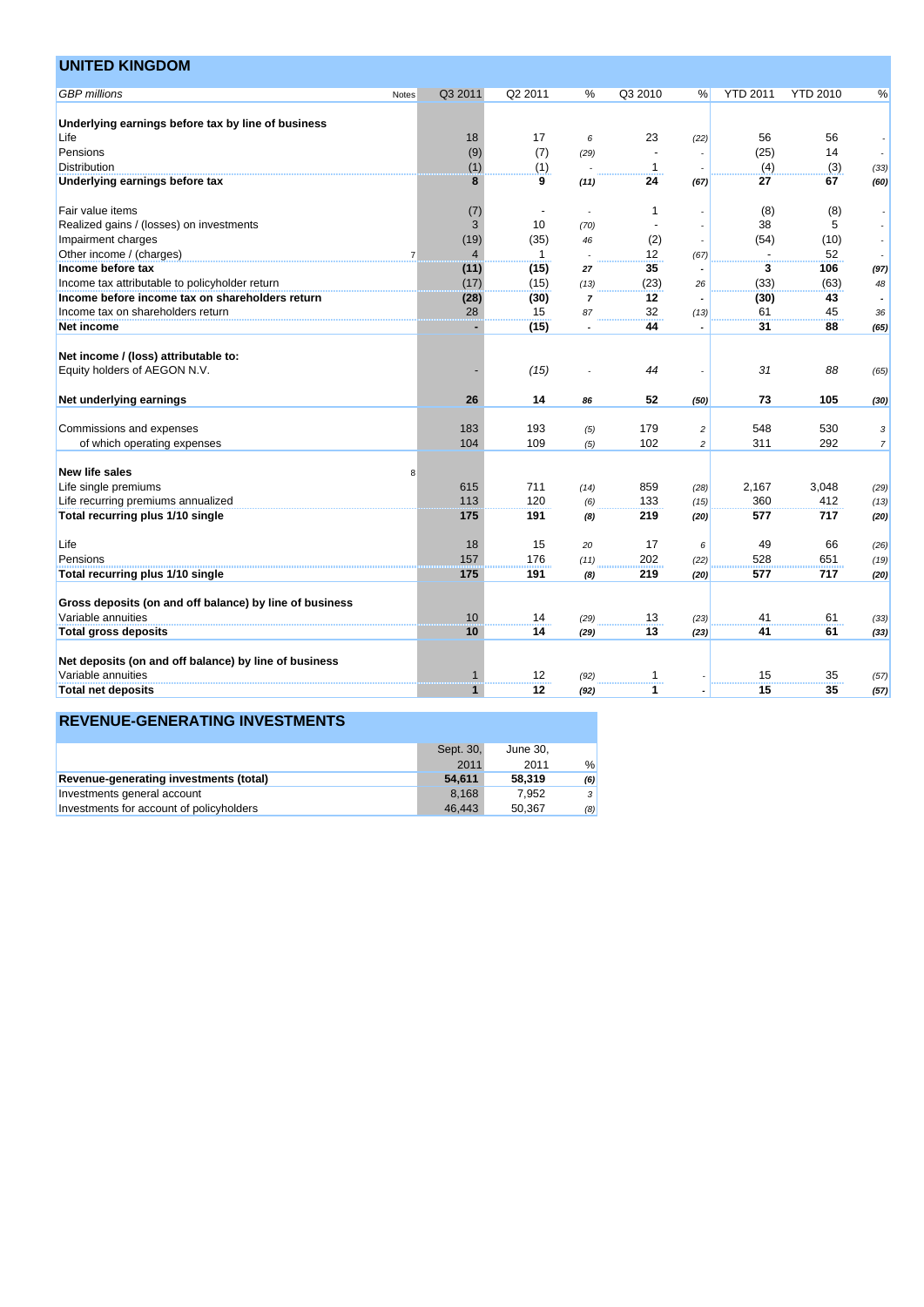| <b>EUR millions</b><br>Q3 2011<br>Q2 2011<br>%<br>Q3 2010<br><b>YTD 2011</b><br><b>YTD 2010</b><br>%<br>%<br>Notes<br>Underlying earnings before tax<br>29<br>70<br><b>Central Eastern Europe</b><br>15<br>20<br>66<br>(48)<br>(25)<br>6<br>(11)<br>(8)<br>(30)<br>(27)<br>(10)<br>Asia<br>(38)<br>(10)<br>(11)<br>Spain & France<br>21<br>20<br>24<br>64<br>63<br>5<br>(13)<br>$\overline{c}$<br>$\overline{7}$<br>Variable Annuities Europe<br>3<br>8<br>8<br>$\blacksquare$<br>(63)<br>14<br>15<br>32<br><b>AEGON Asset Management</b><br>18<br>13<br>47<br>(17)<br>15<br>47<br>141<br>Underlying earnings before tax<br>43<br>59<br>55<br>159<br>(27)<br>(22)<br>13<br>Fair value items<br>(16)<br>(3)<br>(9)<br>(19)<br>(10)<br>(78)<br>(90)<br>$\sqrt{2}$<br>$\overline{c}$<br>13<br>Realized gains / (losses) on investments<br>(85)<br>(29)<br>(4)<br>(35)<br>(11)<br>Impairment charges<br>$\sim$<br>$\overline{\phantom{a}}$<br>(2)<br>Other income / (charges)<br>(3)<br>6<br>(16)<br>(5)<br>33<br>60<br>Income before tax<br>(4)<br>49<br>43<br>113<br>117<br>(3)<br>(9)<br>(45)<br>(10)<br>(13)<br>(35)<br>Income tax<br>10<br>31<br>(29)<br>(13)<br>39<br>30<br>68<br>82<br>Net income<br>(17)<br>Net income / (loss) attributable to:<br>Equity holders of AEGON N.V.<br>(13)<br>38<br>30<br>67<br>81<br>(17)<br>Non-controlling interests<br>$\mathbf{1}$<br>1<br>1<br>26<br>47<br>111<br>103<br>Net underlying earnings<br>41<br>(45)<br>(37)<br>8<br>Commissions and expenses<br>180<br>175<br>175<br>535<br>519<br>3<br>3<br>3<br>130<br>132<br>403<br>394<br>134<br>of which operating expenses<br>(2)<br>(3)<br>$\overline{c}$<br><b>New life sales</b><br>12<br>117<br>373<br>Life single premiums<br>82<br>156<br>498<br>(30)<br>(47)<br>(25)<br>56<br>58<br>44<br>173<br>Life recurring premiums annualized<br>150<br>(3)<br>27<br>15<br>Total recurring plus 1/10 single<br>64<br>70<br>60<br>210<br>200<br>$\overline{7}$<br>5<br>(9)<br>59<br>64<br>50<br>185<br>169<br>Life<br>(8)<br>9<br>18<br>5<br>6<br>25<br>31<br>Associates<br>10<br>(17)<br>(50)<br>(19)<br>210<br>Total recurring plus 1/10 single<br>64<br>70<br>60<br>200<br>(9)<br>5<br>7<br>Central Eastern Europe<br>27<br>30<br>26<br>84<br>69<br>(10)<br>22<br>4<br>$\overline{7}$<br>9<br>$\overline{7}$<br>25<br>28<br>Asia<br>(22)<br>(11)<br>÷.<br>30<br>33<br>25<br>101<br>103<br>Spain & France<br>(9)<br>20<br>(2)<br>64<br>70<br>60<br>210<br>200<br>Total recurring plus 1/10 single<br>(9)<br>$\overline{7}$<br>5<br>New premium production accident and health insurance<br>$\overline{c}$<br>$\mathbf{1}$<br>6<br>9<br>1<br>100<br>100<br>(33)<br>$\overline{7}$<br>6<br>8<br>New premium production general insurance<br>18<br>23<br>(22)<br>(14)<br>(25)<br>Gross deposits (on and off balance)<br>12<br><b>Central Eastern Europe</b><br>160<br>167<br>242<br>509<br>717<br>(4)<br>(34)<br>(29)<br>9<br>7<br>8<br>27<br>43<br>Asia<br>29<br>(37)<br>13<br>Spain & France<br>8<br>11<br>27<br>10<br>66<br>(20)<br>(59)<br>(27)<br>159<br>Variable Annuities Europe<br>122<br>167<br>412<br>530<br>(22)<br>(23)<br>(27)<br><b>AEGON Asset Management</b><br>2,226<br>898<br>3,734<br>4,059<br>6,185<br>148<br>(40)<br>(34)<br>2,525<br>4,161<br>5,034<br>7,541<br><b>Total gross deposits</b><br>1,242<br>103<br>(33)<br>(39)<br>Net deposits (on and off balance)<br>12<br>Central Eastern Europe<br>112<br>(1, 972)<br>154<br>(1,752)<br>372<br>(27)<br>42<br>Asia<br>6<br>8<br>21<br>4<br>(25)<br>(50)<br>50<br>Spain & France<br>(43)<br>(11)<br>(53)<br>18<br>1<br>Variable Annuities Europe<br>33<br>63<br>71<br>122<br>197<br>(38)<br>(48)<br>(54)<br><b>AEGON Asset Management</b><br>1,350<br>(1,042)<br>(539)<br>3,071<br>2,972<br>(56) | <b>NEW MARKETS</b> |  |  |  |  |  |
|-----------------------------------------------------------------------------------------------------------------------------------------------------------------------------------------------------------------------------------------------------------------------------------------------------------------------------------------------------------------------------------------------------------------------------------------------------------------------------------------------------------------------------------------------------------------------------------------------------------------------------------------------------------------------------------------------------------------------------------------------------------------------------------------------------------------------------------------------------------------------------------------------------------------------------------------------------------------------------------------------------------------------------------------------------------------------------------------------------------------------------------------------------------------------------------------------------------------------------------------------------------------------------------------------------------------------------------------------------------------------------------------------------------------------------------------------------------------------------------------------------------------------------------------------------------------------------------------------------------------------------------------------------------------------------------------------------------------------------------------------------------------------------------------------------------------------------------------------------------------------------------------------------------------------------------------------------------------------------------------------------------------------------------------------------------------------------------------------------------------------------------------------------------------------------------------------------------------------------------------------------------------------------------------------------------------------------------------------------------------------------------------------------------------------------------------------------------------------------------------------------------------------------------------------------------------------------------------------------------------------------------------------------------------------------------------------------------------------------------------------------------------------------------------------------------------------------------------------------------------------------------------------------------------------------------------------------------------------------------------------------------------------------------------------------------------------------------------------------------------------------------------------------------------------------------------------------------------------------------------------------------------------------------------------------------------------------------------------------------------------------------------------------------------------------------------------------------------------------------------------------------------------------------------------------------------------------------------------------------------------------------------------------------------------------------------------------------------------------------------------------------|--------------------|--|--|--|--|--|
|                                                                                                                                                                                                                                                                                                                                                                                                                                                                                                                                                                                                                                                                                                                                                                                                                                                                                                                                                                                                                                                                                                                                                                                                                                                                                                                                                                                                                                                                                                                                                                                                                                                                                                                                                                                                                                                                                                                                                                                                                                                                                                                                                                                                                                                                                                                                                                                                                                                                                                                                                                                                                                                                                                                                                                                                                                                                                                                                                                                                                                                                                                                                                                                                                                                                                                                                                                                                                                                                                                                                                                                                                                                                                                                                                           |                    |  |  |  |  |  |
|                                                                                                                                                                                                                                                                                                                                                                                                                                                                                                                                                                                                                                                                                                                                                                                                                                                                                                                                                                                                                                                                                                                                                                                                                                                                                                                                                                                                                                                                                                                                                                                                                                                                                                                                                                                                                                                                                                                                                                                                                                                                                                                                                                                                                                                                                                                                                                                                                                                                                                                                                                                                                                                                                                                                                                                                                                                                                                                                                                                                                                                                                                                                                                                                                                                                                                                                                                                                                                                                                                                                                                                                                                                                                                                                                           |                    |  |  |  |  |  |
|                                                                                                                                                                                                                                                                                                                                                                                                                                                                                                                                                                                                                                                                                                                                                                                                                                                                                                                                                                                                                                                                                                                                                                                                                                                                                                                                                                                                                                                                                                                                                                                                                                                                                                                                                                                                                                                                                                                                                                                                                                                                                                                                                                                                                                                                                                                                                                                                                                                                                                                                                                                                                                                                                                                                                                                                                                                                                                                                                                                                                                                                                                                                                                                                                                                                                                                                                                                                                                                                                                                                                                                                                                                                                                                                                           |                    |  |  |  |  |  |
|                                                                                                                                                                                                                                                                                                                                                                                                                                                                                                                                                                                                                                                                                                                                                                                                                                                                                                                                                                                                                                                                                                                                                                                                                                                                                                                                                                                                                                                                                                                                                                                                                                                                                                                                                                                                                                                                                                                                                                                                                                                                                                                                                                                                                                                                                                                                                                                                                                                                                                                                                                                                                                                                                                                                                                                                                                                                                                                                                                                                                                                                                                                                                                                                                                                                                                                                                                                                                                                                                                                                                                                                                                                                                                                                                           |                    |  |  |  |  |  |
|                                                                                                                                                                                                                                                                                                                                                                                                                                                                                                                                                                                                                                                                                                                                                                                                                                                                                                                                                                                                                                                                                                                                                                                                                                                                                                                                                                                                                                                                                                                                                                                                                                                                                                                                                                                                                                                                                                                                                                                                                                                                                                                                                                                                                                                                                                                                                                                                                                                                                                                                                                                                                                                                                                                                                                                                                                                                                                                                                                                                                                                                                                                                                                                                                                                                                                                                                                                                                                                                                                                                                                                                                                                                                                                                                           |                    |  |  |  |  |  |
|                                                                                                                                                                                                                                                                                                                                                                                                                                                                                                                                                                                                                                                                                                                                                                                                                                                                                                                                                                                                                                                                                                                                                                                                                                                                                                                                                                                                                                                                                                                                                                                                                                                                                                                                                                                                                                                                                                                                                                                                                                                                                                                                                                                                                                                                                                                                                                                                                                                                                                                                                                                                                                                                                                                                                                                                                                                                                                                                                                                                                                                                                                                                                                                                                                                                                                                                                                                                                                                                                                                                                                                                                                                                                                                                                           |                    |  |  |  |  |  |
|                                                                                                                                                                                                                                                                                                                                                                                                                                                                                                                                                                                                                                                                                                                                                                                                                                                                                                                                                                                                                                                                                                                                                                                                                                                                                                                                                                                                                                                                                                                                                                                                                                                                                                                                                                                                                                                                                                                                                                                                                                                                                                                                                                                                                                                                                                                                                                                                                                                                                                                                                                                                                                                                                                                                                                                                                                                                                                                                                                                                                                                                                                                                                                                                                                                                                                                                                                                                                                                                                                                                                                                                                                                                                                                                                           |                    |  |  |  |  |  |
|                                                                                                                                                                                                                                                                                                                                                                                                                                                                                                                                                                                                                                                                                                                                                                                                                                                                                                                                                                                                                                                                                                                                                                                                                                                                                                                                                                                                                                                                                                                                                                                                                                                                                                                                                                                                                                                                                                                                                                                                                                                                                                                                                                                                                                                                                                                                                                                                                                                                                                                                                                                                                                                                                                                                                                                                                                                                                                                                                                                                                                                                                                                                                                                                                                                                                                                                                                                                                                                                                                                                                                                                                                                                                                                                                           |                    |  |  |  |  |  |
|                                                                                                                                                                                                                                                                                                                                                                                                                                                                                                                                                                                                                                                                                                                                                                                                                                                                                                                                                                                                                                                                                                                                                                                                                                                                                                                                                                                                                                                                                                                                                                                                                                                                                                                                                                                                                                                                                                                                                                                                                                                                                                                                                                                                                                                                                                                                                                                                                                                                                                                                                                                                                                                                                                                                                                                                                                                                                                                                                                                                                                                                                                                                                                                                                                                                                                                                                                                                                                                                                                                                                                                                                                                                                                                                                           |                    |  |  |  |  |  |
|                                                                                                                                                                                                                                                                                                                                                                                                                                                                                                                                                                                                                                                                                                                                                                                                                                                                                                                                                                                                                                                                                                                                                                                                                                                                                                                                                                                                                                                                                                                                                                                                                                                                                                                                                                                                                                                                                                                                                                                                                                                                                                                                                                                                                                                                                                                                                                                                                                                                                                                                                                                                                                                                                                                                                                                                                                                                                                                                                                                                                                                                                                                                                                                                                                                                                                                                                                                                                                                                                                                                                                                                                                                                                                                                                           |                    |  |  |  |  |  |
|                                                                                                                                                                                                                                                                                                                                                                                                                                                                                                                                                                                                                                                                                                                                                                                                                                                                                                                                                                                                                                                                                                                                                                                                                                                                                                                                                                                                                                                                                                                                                                                                                                                                                                                                                                                                                                                                                                                                                                                                                                                                                                                                                                                                                                                                                                                                                                                                                                                                                                                                                                                                                                                                                                                                                                                                                                                                                                                                                                                                                                                                                                                                                                                                                                                                                                                                                                                                                                                                                                                                                                                                                                                                                                                                                           |                    |  |  |  |  |  |
|                                                                                                                                                                                                                                                                                                                                                                                                                                                                                                                                                                                                                                                                                                                                                                                                                                                                                                                                                                                                                                                                                                                                                                                                                                                                                                                                                                                                                                                                                                                                                                                                                                                                                                                                                                                                                                                                                                                                                                                                                                                                                                                                                                                                                                                                                                                                                                                                                                                                                                                                                                                                                                                                                                                                                                                                                                                                                                                                                                                                                                                                                                                                                                                                                                                                                                                                                                                                                                                                                                                                                                                                                                                                                                                                                           |                    |  |  |  |  |  |
|                                                                                                                                                                                                                                                                                                                                                                                                                                                                                                                                                                                                                                                                                                                                                                                                                                                                                                                                                                                                                                                                                                                                                                                                                                                                                                                                                                                                                                                                                                                                                                                                                                                                                                                                                                                                                                                                                                                                                                                                                                                                                                                                                                                                                                                                                                                                                                                                                                                                                                                                                                                                                                                                                                                                                                                                                                                                                                                                                                                                                                                                                                                                                                                                                                                                                                                                                                                                                                                                                                                                                                                                                                                                                                                                                           |                    |  |  |  |  |  |
|                                                                                                                                                                                                                                                                                                                                                                                                                                                                                                                                                                                                                                                                                                                                                                                                                                                                                                                                                                                                                                                                                                                                                                                                                                                                                                                                                                                                                                                                                                                                                                                                                                                                                                                                                                                                                                                                                                                                                                                                                                                                                                                                                                                                                                                                                                                                                                                                                                                                                                                                                                                                                                                                                                                                                                                                                                                                                                                                                                                                                                                                                                                                                                                                                                                                                                                                                                                                                                                                                                                                                                                                                                                                                                                                                           |                    |  |  |  |  |  |
|                                                                                                                                                                                                                                                                                                                                                                                                                                                                                                                                                                                                                                                                                                                                                                                                                                                                                                                                                                                                                                                                                                                                                                                                                                                                                                                                                                                                                                                                                                                                                                                                                                                                                                                                                                                                                                                                                                                                                                                                                                                                                                                                                                                                                                                                                                                                                                                                                                                                                                                                                                                                                                                                                                                                                                                                                                                                                                                                                                                                                                                                                                                                                                                                                                                                                                                                                                                                                                                                                                                                                                                                                                                                                                                                                           |                    |  |  |  |  |  |
|                                                                                                                                                                                                                                                                                                                                                                                                                                                                                                                                                                                                                                                                                                                                                                                                                                                                                                                                                                                                                                                                                                                                                                                                                                                                                                                                                                                                                                                                                                                                                                                                                                                                                                                                                                                                                                                                                                                                                                                                                                                                                                                                                                                                                                                                                                                                                                                                                                                                                                                                                                                                                                                                                                                                                                                                                                                                                                                                                                                                                                                                                                                                                                                                                                                                                                                                                                                                                                                                                                                                                                                                                                                                                                                                                           |                    |  |  |  |  |  |
|                                                                                                                                                                                                                                                                                                                                                                                                                                                                                                                                                                                                                                                                                                                                                                                                                                                                                                                                                                                                                                                                                                                                                                                                                                                                                                                                                                                                                                                                                                                                                                                                                                                                                                                                                                                                                                                                                                                                                                                                                                                                                                                                                                                                                                                                                                                                                                                                                                                                                                                                                                                                                                                                                                                                                                                                                                                                                                                                                                                                                                                                                                                                                                                                                                                                                                                                                                                                                                                                                                                                                                                                                                                                                                                                                           |                    |  |  |  |  |  |
|                                                                                                                                                                                                                                                                                                                                                                                                                                                                                                                                                                                                                                                                                                                                                                                                                                                                                                                                                                                                                                                                                                                                                                                                                                                                                                                                                                                                                                                                                                                                                                                                                                                                                                                                                                                                                                                                                                                                                                                                                                                                                                                                                                                                                                                                                                                                                                                                                                                                                                                                                                                                                                                                                                                                                                                                                                                                                                                                                                                                                                                                                                                                                                                                                                                                                                                                                                                                                                                                                                                                                                                                                                                                                                                                                           |                    |  |  |  |  |  |
|                                                                                                                                                                                                                                                                                                                                                                                                                                                                                                                                                                                                                                                                                                                                                                                                                                                                                                                                                                                                                                                                                                                                                                                                                                                                                                                                                                                                                                                                                                                                                                                                                                                                                                                                                                                                                                                                                                                                                                                                                                                                                                                                                                                                                                                                                                                                                                                                                                                                                                                                                                                                                                                                                                                                                                                                                                                                                                                                                                                                                                                                                                                                                                                                                                                                                                                                                                                                                                                                                                                                                                                                                                                                                                                                                           |                    |  |  |  |  |  |
|                                                                                                                                                                                                                                                                                                                                                                                                                                                                                                                                                                                                                                                                                                                                                                                                                                                                                                                                                                                                                                                                                                                                                                                                                                                                                                                                                                                                                                                                                                                                                                                                                                                                                                                                                                                                                                                                                                                                                                                                                                                                                                                                                                                                                                                                                                                                                                                                                                                                                                                                                                                                                                                                                                                                                                                                                                                                                                                                                                                                                                                                                                                                                                                                                                                                                                                                                                                                                                                                                                                                                                                                                                                                                                                                                           |                    |  |  |  |  |  |
|                                                                                                                                                                                                                                                                                                                                                                                                                                                                                                                                                                                                                                                                                                                                                                                                                                                                                                                                                                                                                                                                                                                                                                                                                                                                                                                                                                                                                                                                                                                                                                                                                                                                                                                                                                                                                                                                                                                                                                                                                                                                                                                                                                                                                                                                                                                                                                                                                                                                                                                                                                                                                                                                                                                                                                                                                                                                                                                                                                                                                                                                                                                                                                                                                                                                                                                                                                                                                                                                                                                                                                                                                                                                                                                                                           |                    |  |  |  |  |  |
|                                                                                                                                                                                                                                                                                                                                                                                                                                                                                                                                                                                                                                                                                                                                                                                                                                                                                                                                                                                                                                                                                                                                                                                                                                                                                                                                                                                                                                                                                                                                                                                                                                                                                                                                                                                                                                                                                                                                                                                                                                                                                                                                                                                                                                                                                                                                                                                                                                                                                                                                                                                                                                                                                                                                                                                                                                                                                                                                                                                                                                                                                                                                                                                                                                                                                                                                                                                                                                                                                                                                                                                                                                                                                                                                                           |                    |  |  |  |  |  |
|                                                                                                                                                                                                                                                                                                                                                                                                                                                                                                                                                                                                                                                                                                                                                                                                                                                                                                                                                                                                                                                                                                                                                                                                                                                                                                                                                                                                                                                                                                                                                                                                                                                                                                                                                                                                                                                                                                                                                                                                                                                                                                                                                                                                                                                                                                                                                                                                                                                                                                                                                                                                                                                                                                                                                                                                                                                                                                                                                                                                                                                                                                                                                                                                                                                                                                                                                                                                                                                                                                                                                                                                                                                                                                                                                           |                    |  |  |  |  |  |
|                                                                                                                                                                                                                                                                                                                                                                                                                                                                                                                                                                                                                                                                                                                                                                                                                                                                                                                                                                                                                                                                                                                                                                                                                                                                                                                                                                                                                                                                                                                                                                                                                                                                                                                                                                                                                                                                                                                                                                                                                                                                                                                                                                                                                                                                                                                                                                                                                                                                                                                                                                                                                                                                                                                                                                                                                                                                                                                                                                                                                                                                                                                                                                                                                                                                                                                                                                                                                                                                                                                                                                                                                                                                                                                                                           |                    |  |  |  |  |  |
|                                                                                                                                                                                                                                                                                                                                                                                                                                                                                                                                                                                                                                                                                                                                                                                                                                                                                                                                                                                                                                                                                                                                                                                                                                                                                                                                                                                                                                                                                                                                                                                                                                                                                                                                                                                                                                                                                                                                                                                                                                                                                                                                                                                                                                                                                                                                                                                                                                                                                                                                                                                                                                                                                                                                                                                                                                                                                                                                                                                                                                                                                                                                                                                                                                                                                                                                                                                                                                                                                                                                                                                                                                                                                                                                                           |                    |  |  |  |  |  |
|                                                                                                                                                                                                                                                                                                                                                                                                                                                                                                                                                                                                                                                                                                                                                                                                                                                                                                                                                                                                                                                                                                                                                                                                                                                                                                                                                                                                                                                                                                                                                                                                                                                                                                                                                                                                                                                                                                                                                                                                                                                                                                                                                                                                                                                                                                                                                                                                                                                                                                                                                                                                                                                                                                                                                                                                                                                                                                                                                                                                                                                                                                                                                                                                                                                                                                                                                                                                                                                                                                                                                                                                                                                                                                                                                           |                    |  |  |  |  |  |
|                                                                                                                                                                                                                                                                                                                                                                                                                                                                                                                                                                                                                                                                                                                                                                                                                                                                                                                                                                                                                                                                                                                                                                                                                                                                                                                                                                                                                                                                                                                                                                                                                                                                                                                                                                                                                                                                                                                                                                                                                                                                                                                                                                                                                                                                                                                                                                                                                                                                                                                                                                                                                                                                                                                                                                                                                                                                                                                                                                                                                                                                                                                                                                                                                                                                                                                                                                                                                                                                                                                                                                                                                                                                                                                                                           |                    |  |  |  |  |  |
|                                                                                                                                                                                                                                                                                                                                                                                                                                                                                                                                                                                                                                                                                                                                                                                                                                                                                                                                                                                                                                                                                                                                                                                                                                                                                                                                                                                                                                                                                                                                                                                                                                                                                                                                                                                                                                                                                                                                                                                                                                                                                                                                                                                                                                                                                                                                                                                                                                                                                                                                                                                                                                                                                                                                                                                                                                                                                                                                                                                                                                                                                                                                                                                                                                                                                                                                                                                                                                                                                                                                                                                                                                                                                                                                                           |                    |  |  |  |  |  |
|                                                                                                                                                                                                                                                                                                                                                                                                                                                                                                                                                                                                                                                                                                                                                                                                                                                                                                                                                                                                                                                                                                                                                                                                                                                                                                                                                                                                                                                                                                                                                                                                                                                                                                                                                                                                                                                                                                                                                                                                                                                                                                                                                                                                                                                                                                                                                                                                                                                                                                                                                                                                                                                                                                                                                                                                                                                                                                                                                                                                                                                                                                                                                                                                                                                                                                                                                                                                                                                                                                                                                                                                                                                                                                                                                           |                    |  |  |  |  |  |
|                                                                                                                                                                                                                                                                                                                                                                                                                                                                                                                                                                                                                                                                                                                                                                                                                                                                                                                                                                                                                                                                                                                                                                                                                                                                                                                                                                                                                                                                                                                                                                                                                                                                                                                                                                                                                                                                                                                                                                                                                                                                                                                                                                                                                                                                                                                                                                                                                                                                                                                                                                                                                                                                                                                                                                                                                                                                                                                                                                                                                                                                                                                                                                                                                                                                                                                                                                                                                                                                                                                                                                                                                                                                                                                                                           |                    |  |  |  |  |  |
|                                                                                                                                                                                                                                                                                                                                                                                                                                                                                                                                                                                                                                                                                                                                                                                                                                                                                                                                                                                                                                                                                                                                                                                                                                                                                                                                                                                                                                                                                                                                                                                                                                                                                                                                                                                                                                                                                                                                                                                                                                                                                                                                                                                                                                                                                                                                                                                                                                                                                                                                                                                                                                                                                                                                                                                                                                                                                                                                                                                                                                                                                                                                                                                                                                                                                                                                                                                                                                                                                                                                                                                                                                                                                                                                                           |                    |  |  |  |  |  |
|                                                                                                                                                                                                                                                                                                                                                                                                                                                                                                                                                                                                                                                                                                                                                                                                                                                                                                                                                                                                                                                                                                                                                                                                                                                                                                                                                                                                                                                                                                                                                                                                                                                                                                                                                                                                                                                                                                                                                                                                                                                                                                                                                                                                                                                                                                                                                                                                                                                                                                                                                                                                                                                                                                                                                                                                                                                                                                                                                                                                                                                                                                                                                                                                                                                                                                                                                                                                                                                                                                                                                                                                                                                                                                                                                           |                    |  |  |  |  |  |
|                                                                                                                                                                                                                                                                                                                                                                                                                                                                                                                                                                                                                                                                                                                                                                                                                                                                                                                                                                                                                                                                                                                                                                                                                                                                                                                                                                                                                                                                                                                                                                                                                                                                                                                                                                                                                                                                                                                                                                                                                                                                                                                                                                                                                                                                                                                                                                                                                                                                                                                                                                                                                                                                                                                                                                                                                                                                                                                                                                                                                                                                                                                                                                                                                                                                                                                                                                                                                                                                                                                                                                                                                                                                                                                                                           |                    |  |  |  |  |  |
|                                                                                                                                                                                                                                                                                                                                                                                                                                                                                                                                                                                                                                                                                                                                                                                                                                                                                                                                                                                                                                                                                                                                                                                                                                                                                                                                                                                                                                                                                                                                                                                                                                                                                                                                                                                                                                                                                                                                                                                                                                                                                                                                                                                                                                                                                                                                                                                                                                                                                                                                                                                                                                                                                                                                                                                                                                                                                                                                                                                                                                                                                                                                                                                                                                                                                                                                                                                                                                                                                                                                                                                                                                                                                                                                                           |                    |  |  |  |  |  |
|                                                                                                                                                                                                                                                                                                                                                                                                                                                                                                                                                                                                                                                                                                                                                                                                                                                                                                                                                                                                                                                                                                                                                                                                                                                                                                                                                                                                                                                                                                                                                                                                                                                                                                                                                                                                                                                                                                                                                                                                                                                                                                                                                                                                                                                                                                                                                                                                                                                                                                                                                                                                                                                                                                                                                                                                                                                                                                                                                                                                                                                                                                                                                                                                                                                                                                                                                                                                                                                                                                                                                                                                                                                                                                                                                           |                    |  |  |  |  |  |
|                                                                                                                                                                                                                                                                                                                                                                                                                                                                                                                                                                                                                                                                                                                                                                                                                                                                                                                                                                                                                                                                                                                                                                                                                                                                                                                                                                                                                                                                                                                                                                                                                                                                                                                                                                                                                                                                                                                                                                                                                                                                                                                                                                                                                                                                                                                                                                                                                                                                                                                                                                                                                                                                                                                                                                                                                                                                                                                                                                                                                                                                                                                                                                                                                                                                                                                                                                                                                                                                                                                                                                                                                                                                                                                                                           |                    |  |  |  |  |  |
|                                                                                                                                                                                                                                                                                                                                                                                                                                                                                                                                                                                                                                                                                                                                                                                                                                                                                                                                                                                                                                                                                                                                                                                                                                                                                                                                                                                                                                                                                                                                                                                                                                                                                                                                                                                                                                                                                                                                                                                                                                                                                                                                                                                                                                                                                                                                                                                                                                                                                                                                                                                                                                                                                                                                                                                                                                                                                                                                                                                                                                                                                                                                                                                                                                                                                                                                                                                                                                                                                                                                                                                                                                                                                                                                                           |                    |  |  |  |  |  |
|                                                                                                                                                                                                                                                                                                                                                                                                                                                                                                                                                                                                                                                                                                                                                                                                                                                                                                                                                                                                                                                                                                                                                                                                                                                                                                                                                                                                                                                                                                                                                                                                                                                                                                                                                                                                                                                                                                                                                                                                                                                                                                                                                                                                                                                                                                                                                                                                                                                                                                                                                                                                                                                                                                                                                                                                                                                                                                                                                                                                                                                                                                                                                                                                                                                                                                                                                                                                                                                                                                                                                                                                                                                                                                                                                           |                    |  |  |  |  |  |
|                                                                                                                                                                                                                                                                                                                                                                                                                                                                                                                                                                                                                                                                                                                                                                                                                                                                                                                                                                                                                                                                                                                                                                                                                                                                                                                                                                                                                                                                                                                                                                                                                                                                                                                                                                                                                                                                                                                                                                                                                                                                                                                                                                                                                                                                                                                                                                                                                                                                                                                                                                                                                                                                                                                                                                                                                                                                                                                                                                                                                                                                                                                                                                                                                                                                                                                                                                                                                                                                                                                                                                                                                                                                                                                                                           |                    |  |  |  |  |  |
|                                                                                                                                                                                                                                                                                                                                                                                                                                                                                                                                                                                                                                                                                                                                                                                                                                                                                                                                                                                                                                                                                                                                                                                                                                                                                                                                                                                                                                                                                                                                                                                                                                                                                                                                                                                                                                                                                                                                                                                                                                                                                                                                                                                                                                                                                                                                                                                                                                                                                                                                                                                                                                                                                                                                                                                                                                                                                                                                                                                                                                                                                                                                                                                                                                                                                                                                                                                                                                                                                                                                                                                                                                                                                                                                                           |                    |  |  |  |  |  |
|                                                                                                                                                                                                                                                                                                                                                                                                                                                                                                                                                                                                                                                                                                                                                                                                                                                                                                                                                                                                                                                                                                                                                                                                                                                                                                                                                                                                                                                                                                                                                                                                                                                                                                                                                                                                                                                                                                                                                                                                                                                                                                                                                                                                                                                                                                                                                                                                                                                                                                                                                                                                                                                                                                                                                                                                                                                                                                                                                                                                                                                                                                                                                                                                                                                                                                                                                                                                                                                                                                                                                                                                                                                                                                                                                           |                    |  |  |  |  |  |
|                                                                                                                                                                                                                                                                                                                                                                                                                                                                                                                                                                                                                                                                                                                                                                                                                                                                                                                                                                                                                                                                                                                                                                                                                                                                                                                                                                                                                                                                                                                                                                                                                                                                                                                                                                                                                                                                                                                                                                                                                                                                                                                                                                                                                                                                                                                                                                                                                                                                                                                                                                                                                                                                                                                                                                                                                                                                                                                                                                                                                                                                                                                                                                                                                                                                                                                                                                                                                                                                                                                                                                                                                                                                                                                                                           |                    |  |  |  |  |  |
|                                                                                                                                                                                                                                                                                                                                                                                                                                                                                                                                                                                                                                                                                                                                                                                                                                                                                                                                                                                                                                                                                                                                                                                                                                                                                                                                                                                                                                                                                                                                                                                                                                                                                                                                                                                                                                                                                                                                                                                                                                                                                                                                                                                                                                                                                                                                                                                                                                                                                                                                                                                                                                                                                                                                                                                                                                                                                                                                                                                                                                                                                                                                                                                                                                                                                                                                                                                                                                                                                                                                                                                                                                                                                                                                                           |                    |  |  |  |  |  |
|                                                                                                                                                                                                                                                                                                                                                                                                                                                                                                                                                                                                                                                                                                                                                                                                                                                                                                                                                                                                                                                                                                                                                                                                                                                                                                                                                                                                                                                                                                                                                                                                                                                                                                                                                                                                                                                                                                                                                                                                                                                                                                                                                                                                                                                                                                                                                                                                                                                                                                                                                                                                                                                                                                                                                                                                                                                                                                                                                                                                                                                                                                                                                                                                                                                                                                                                                                                                                                                                                                                                                                                                                                                                                                                                                           |                    |  |  |  |  |  |
|                                                                                                                                                                                                                                                                                                                                                                                                                                                                                                                                                                                                                                                                                                                                                                                                                                                                                                                                                                                                                                                                                                                                                                                                                                                                                                                                                                                                                                                                                                                                                                                                                                                                                                                                                                                                                                                                                                                                                                                                                                                                                                                                                                                                                                                                                                                                                                                                                                                                                                                                                                                                                                                                                                                                                                                                                                                                                                                                                                                                                                                                                                                                                                                                                                                                                                                                                                                                                                                                                                                                                                                                                                                                                                                                                           |                    |  |  |  |  |  |
|                                                                                                                                                                                                                                                                                                                                                                                                                                                                                                                                                                                                                                                                                                                                                                                                                                                                                                                                                                                                                                                                                                                                                                                                                                                                                                                                                                                                                                                                                                                                                                                                                                                                                                                                                                                                                                                                                                                                                                                                                                                                                                                                                                                                                                                                                                                                                                                                                                                                                                                                                                                                                                                                                                                                                                                                                                                                                                                                                                                                                                                                                                                                                                                                                                                                                                                                                                                                                                                                                                                                                                                                                                                                                                                                                           |                    |  |  |  |  |  |
|                                                                                                                                                                                                                                                                                                                                                                                                                                                                                                                                                                                                                                                                                                                                                                                                                                                                                                                                                                                                                                                                                                                                                                                                                                                                                                                                                                                                                                                                                                                                                                                                                                                                                                                                                                                                                                                                                                                                                                                                                                                                                                                                                                                                                                                                                                                                                                                                                                                                                                                                                                                                                                                                                                                                                                                                                                                                                                                                                                                                                                                                                                                                                                                                                                                                                                                                                                                                                                                                                                                                                                                                                                                                                                                                                           |                    |  |  |  |  |  |
|                                                                                                                                                                                                                                                                                                                                                                                                                                                                                                                                                                                                                                                                                                                                                                                                                                                                                                                                                                                                                                                                                                                                                                                                                                                                                                                                                                                                                                                                                                                                                                                                                                                                                                                                                                                                                                                                                                                                                                                                                                                                                                                                                                                                                                                                                                                                                                                                                                                                                                                                                                                                                                                                                                                                                                                                                                                                                                                                                                                                                                                                                                                                                                                                                                                                                                                                                                                                                                                                                                                                                                                                                                                                                                                                                           |                    |  |  |  |  |  |
|                                                                                                                                                                                                                                                                                                                                                                                                                                                                                                                                                                                                                                                                                                                                                                                                                                                                                                                                                                                                                                                                                                                                                                                                                                                                                                                                                                                                                                                                                                                                                                                                                                                                                                                                                                                                                                                                                                                                                                                                                                                                                                                                                                                                                                                                                                                                                                                                                                                                                                                                                                                                                                                                                                                                                                                                                                                                                                                                                                                                                                                                                                                                                                                                                                                                                                                                                                                                                                                                                                                                                                                                                                                                                                                                                           |                    |  |  |  |  |  |
| <b>Total net deposits</b><br>1,502<br>3,293<br>3,601<br>(2, 487)<br>(2,704)<br>(54)<br>$\overline{\phantom{a}}$                                                                                                                                                                                                                                                                                                                                                                                                                                                                                                                                                                                                                                                                                                                                                                                                                                                                                                                                                                                                                                                                                                                                                                                                                                                                                                                                                                                                                                                                                                                                                                                                                                                                                                                                                                                                                                                                                                                                                                                                                                                                                                                                                                                                                                                                                                                                                                                                                                                                                                                                                                                                                                                                                                                                                                                                                                                                                                                                                                                                                                                                                                                                                                                                                                                                                                                                                                                                                                                                                                                                                                                                                                           |                    |  |  |  |  |  |

|                                             | Sept. 30, | June 30. |     |
|---------------------------------------------|-----------|----------|-----|
|                                             | 2011      | 2011     | %   |
| Revenue-generating investments (total)      | 44.302    | 42.154   | 5   |
| Investments general account                 | 3.354     | 2.819    | 19  |
| Investments for account of policyholders    | 6.129     | 6.203    | (1) |
| Off balance sheet investments third parties | 34.819    | 33.132   | 5   |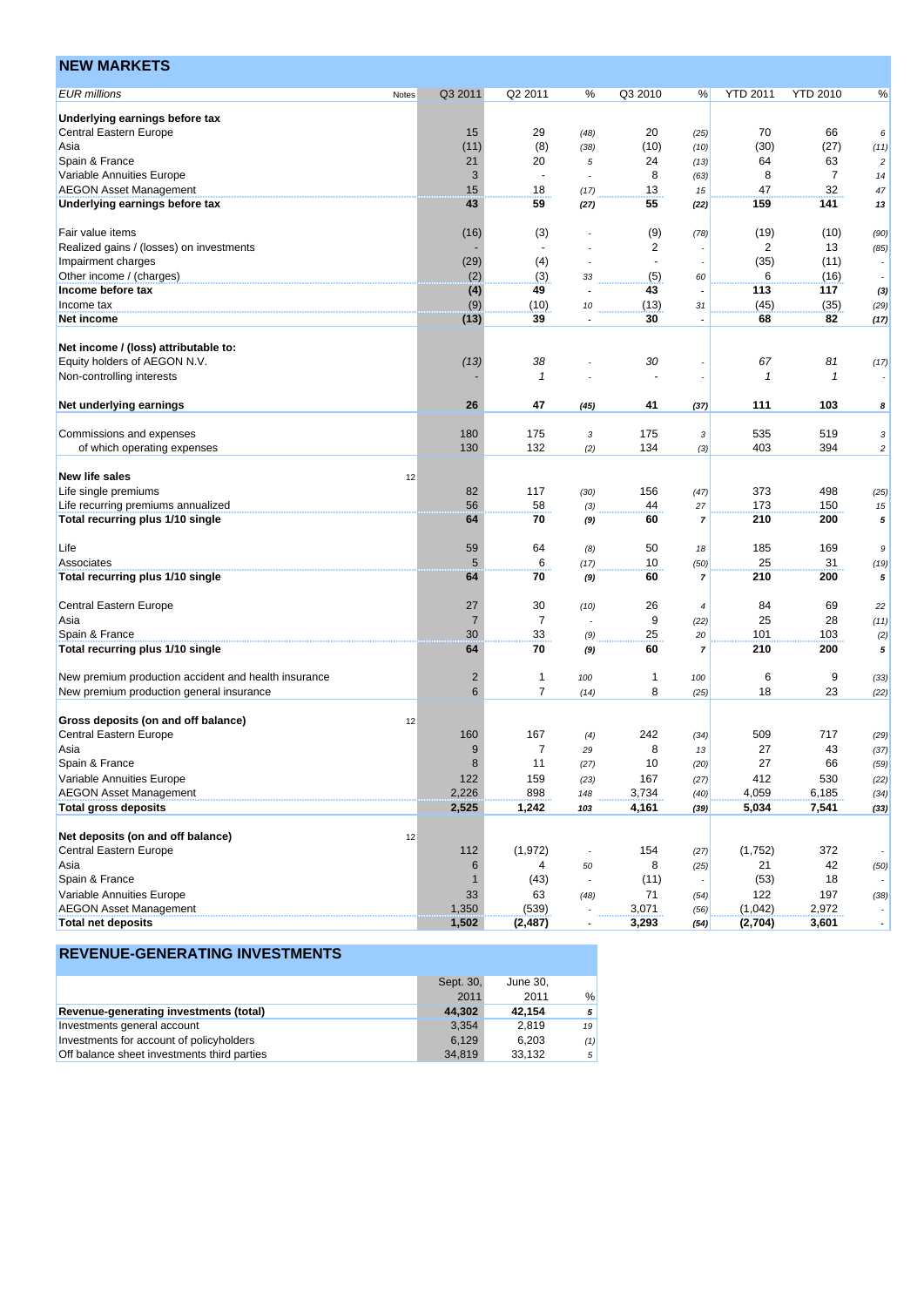| <b>VALUE OF NEW BUSINESS AND IRR</b> |            |                  |      |            |      |                 |                 |      |
|--------------------------------------|------------|------------------|------|------------|------|-----------------|-----------------|------|
|                                      | <b>VNB</b> | <b>VNB</b>       |      | <b>VNB</b> |      | <b>VNB</b>      | <b>VNB</b>      |      |
| <b>EUR</b> millions, after tax       | Q3 2011    | Q2 2011          | %    | Q3 2010    | %    | <b>YTD 2011</b> | <b>YTD 2010</b> | %    |
|                                      |            |                  |      |            |      |                 |                 |      |
| Americas                             | 24         | 51               | (53) | 40         | (40) | 138             | 135             |      |
| The Netherlands                      | 14         | 20               | (30) | 23         | (39) | 58              | 102             | (43) |
| <b>United Kingdom</b>                |            | 11               | (73) | 19         | (84) | 24              | 56              | (57) |
| <b>New Markets</b>                   | 16         | 20<br>---------- | (20) | 27<br>     | (41) | 59              | 91              | (35) |
| Total                                | 58         | 103              | (44) | 109        | (47) | 279             | 385             | (28) |

|                                | IRR %   | IRR%                | IRR%    |
|--------------------------------|---------|---------------------|---------|
| <b>EUR</b> millions, after tax | Q3 2011 | Q <sub>2</sub> 2011 | Q3 2010 |
|                                |         |                     |         |
| Americas                       | 10.6    | 14.8                | 12.1    |
| The Netherlands                | 18.1    | 17.3                | 16.2    |
| United Kingdom                 | 9.0     | 10.6                | 11.4    |
| New Markets                    | 30.8    | 36.5                | 34.1    |
| <b>Total</b>                   | 19.1    | 19.5                | 17.8    |

## **MODELED NEW BUSINESS, APE AND DEPOSITS**

|                              | <b>Premium business</b> |         |            |         |      | <b>Premium business</b> |                 |      |  |
|------------------------------|-------------------------|---------|------------|---------|------|-------------------------|-----------------|------|--|
|                              |                         |         | <b>APE</b> |         |      |                         | <b>APE</b>      |      |  |
| Notes<br><b>EUR</b> millions | Q3 2011                 | Q2 2011 | %          | Q3 2010 | %    | <b>YTD 2011</b>         | <b>YTD 2010</b> | %    |  |
| 9                            |                         |         |            |         |      |                         |                 |      |  |
| Americas                     | 242                     | 231     | 5          | 247     | (2)  | 722                     | 701             |      |  |
| The Netherlands              | 34                      | 45      | (24)       | 38      | (11) | 154                     | 189             | (19) |  |
| <b>United Kingdom</b>        | 200                     | 227     | (12)       | 254     | (21) | 665                     | 823             | (19) |  |
| <b>New Markets</b>           |                         | 88      | (13)       | 80      | (4)  | 260                     | 257             |      |  |
| Total                        | 554                     | 592     | <br>(6)    | 619     | (11) | .800                    | 969.            | (9)  |  |

|                              |         | <b>Deposit business</b><br><b>Deposits</b> |      |                                  |      | <b>Deposit business</b><br><b>Deposits</b> |                 |      |
|------------------------------|---------|--------------------------------------------|------|----------------------------------|------|--------------------------------------------|-----------------|------|
| Notes<br><b>EUR</b> millions | Q3 2011 | Q2 2011                                    | $\%$ | Q3 2010                          | %    | <b>YTD 2011</b>                            | <b>YTD 2010</b> | %    |
| 9                            |         |                                            |      |                                  |      |                                            |                 |      |
| Americas                     | 6,566   | 4.223                                      | 55   | 4.131                            | 59   | 15.425                                     | 12.381          | 25   |
| <b>United Kingdom</b>        |         | 17                                         | (35) | 16                               | (31) | 47                                         | 67              | (30) |
| <b>New Markets</b>           | 188     | 258                                        | (27) | 231<br>------------------------- | (19) | 662                                        | 841             | (21) |
| Total                        | 6,765   | 4.498                                      | 50   | 4.378                            | 55   | 16.133                                     | 13,290          | 21   |

## **VNB/PVNBP SUMMARY**

|                       |       |            | <b>Premium business</b> |                      | <b>Premium business</b> |                 |              |                      |                    |
|-----------------------|-------|------------|-------------------------|----------------------|-------------------------|-----------------|--------------|----------------------|--------------------|
|                       |       | <b>VNB</b> | <b>PVNBP</b>            | VNB/<br><b>PVNBP</b> | VNB/<br>APE             | <b>VNB</b>      | <b>PVNBP</b> | VNB/<br><b>PVNBP</b> | VNB/<br><b>APE</b> |
| <b>EUR</b> millions   | Notes | Q3 2011    |                         | %                    | %                       | <b>YTD 2011</b> |              | $\%$                 | %                  |
|                       | 10    |            |                         |                      |                         |                 |              |                      |                    |
| Americas              |       | 22         | 725                     | 3.0                  | 9.1                     | 71              | 2,293        | 3.1                  | 9.8                |
| The Netherlands       |       | 14         | 266                     | 5.4                  | 42.0                    | 58              | 1,273        | 4.6                  | 37.7               |
| <b>United Kingdom</b> |       | 3          | 1.179                   | 0.3                  | 1.6                     | 23              | 3,996        | 0.6                  | 3.5                |
| <b>New Markets</b>    |       | 17         | 545                     | 3.1                  | 22.1                    | 60<br>-------   | 1.881        | 3.2                  | 22.9               |
| Total                 |       | 57         | 2.714                   | 2.1                  | 10.3                    | 212             | 9.442        | 2.2                  | 11.8               |

|                              |            | <b>Deposit business</b> |                      |                         |                 | <b>Deposit business</b> |                      |                         |  |  |
|------------------------------|------------|-------------------------|----------------------|-------------------------|-----------------|-------------------------|----------------------|-------------------------|--|--|
|                              | <b>VNB</b> | <b>PVNBP</b>            | VNB/<br><b>PVNBP</b> | VNB/<br><b>Deposits</b> | <b>VNB</b>      | <b>PVNBP</b>            | VNB/<br><b>PVNBP</b> | VNB/<br><b>Deposits</b> |  |  |
| Notes<br><b>EUR</b> millions | Q3 2011    |                         | %                    | %                       | <b>YTD 2011</b> |                         | %                    | %                       |  |  |
| 10                           |            |                         |                      |                         |                 |                         |                      |                         |  |  |
| Americas                     |            | 8,180                   | 0.0                  | 0.0                     | 67              | 19.897                  | 0.3                  | 0.4                     |  |  |
| United Kingdom               |            | 11                      | 0.4                  | 0.4                     |                 | 47                      | 0.5                  | 0.5                     |  |  |
| <b>New Markets</b>           |            | 280                     | (0.3)                | (0.4)                   | (0)             | 909                     | 0.0                  | 0.0                     |  |  |
| Total                        |            | 8,472                   | 0.0                  | 0.0                     | 67              | 20,853                  | 0.3                  | 0.4                     |  |  |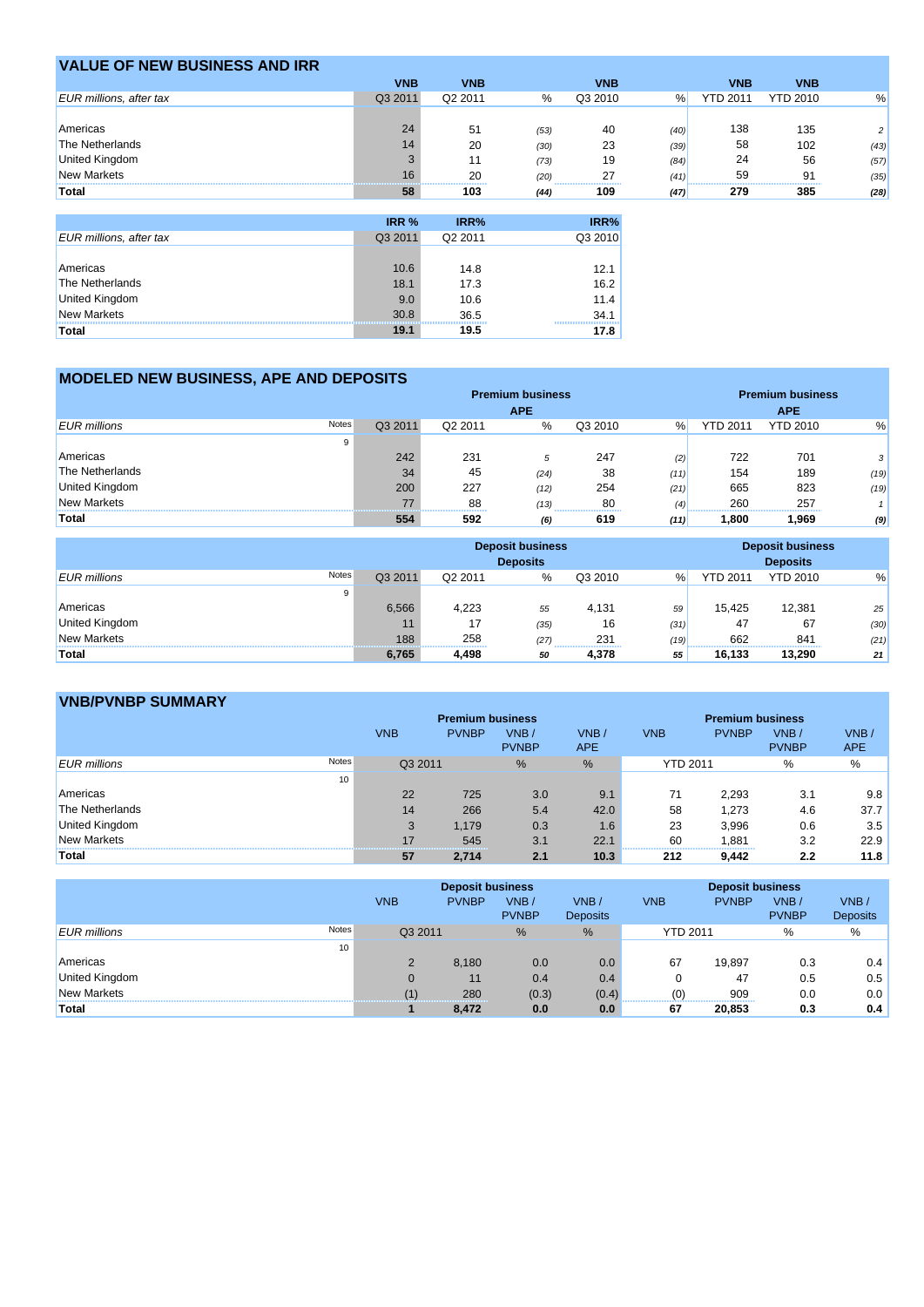#### **Notes:**

1) For segment reporting purposes underlying earnings before tax, net underlying earnings, commissions and expenses, operating expenses, income tax including associated companies, income before tax including associated companies and value of new business (VNB) are calculated by consolidating on a proportionate basis the revenues and expenses of certain of our associated companies in Spain, India, Brazil and Mexico. We believe that our non-IFRS measures provide meaningful information about the underlying operating results of our business including insight into the financial measures that our senior management uses in managing our business. Among other things our senior management is compensated based in part on AEGON's results against targets using the non-IFRS measures presented here. While other insurers in our peer group present substantially similar non-IFRS measures, the non-IFRS measures presented in this document may nevertheless differ from the non-IFRS measures presented by other insurers. There is no standardized meaning to these measures under IFRS or any other recognized set of accounting standards and readers are cautioned to consider carefully the different ways in which we and our peers present similar information before comparing them.

AEGON believes the non-IFRS measures shown herein, when read together with our reported IFRS financial statements, provide meaningful supplemental information for the investing public to evaluate AEGON's business after eliminating the impact of current IFRS accounting policies for financial instruments and insurance contracts, which embed a number of accounting policy alternatives that companies may select in presenting their results (i.e. companies can use different local GAAPs) and that can make the comparability from period to period difficult. For a definition of underlying earnings and the reconciliation from underlying earnings before tax to income before tax we refer to Note 3 "Segment information" of our Condensed consolidated interim financial statements.

- 2) Net income refers to net income attributable to equity holders of AEGON N.V. and minority interest.
- 3) Sales is defined as new recurring premiums plus 1/10 of single premiums plus 1/10 of gross deposits plus new premium production accident and health plus new premium production general insurance.
- 4) The present value of future distributable earnings on the block of business sold in the reporting period. Value of new business is calculated using beginning of year economic assumptions and assumptions outside of management control, and beginning of quarter operating assumptions.
- 5) Return on equity is calculated by dividing the net underlying earnings after cost of leverage by the average shareholders' equity excluding the preferred shares and the revaluation reserve.
- 6) Capital securities that are denominated in foreign currencies are, for purposes of calculating the capital base ratio, revalued to the period-end exchange rate. All ratios exclude AEGON's revaluation reserve.
- 7) Included in other income/(charges) are charges made to policyholders with respect to income tax in the United Kingdom.
- 8) Includes production on investment contracts without a discretionary participation feature of which the proceeds are not recognized as revenues but are directly added to our investment contract liabilities.
- 9) APE = recurring premium + 1/10 single premium.
- 10) PVNBP: Present Value New Business Premium.
- 11) Reconciliation of operating expenses, used for segment reporting, to our IFRS based operating expenses. Q3 2011 YTD 2011

|                                          | . <i>.</i> | .     |
|------------------------------------------|------------|-------|
|                                          |            |       |
| Employee expenses                        | 513        | 1.567 |
| Administrative expenses                  | 363        | 960   |
| Operating expenses for IFRS reporting    | 876        | 2.527 |
| Operating expenses related to associates | 10         | 43    |
| Operating expenses in earnings release   | 886        | 2.570 |

- <sup>12)</sup> New life sales, gross deposits and net deposits data include results of our associated companies in Spain, India, Brazil and Mexico which are consolidated on a proportionate basis.
- <sup>13)</sup> Operational free cash flow reflect the sum of the return on free surplus, earnings on in-force business, release of required surplus on in-force business reduced by new business first year strain and required surplus on new business. Refer to our Embedded Value 2010 report for further details.

The calculation of the IGD (Insurance Group Directive) capital surplus and ratio are based on Solvency I capital requirements on IFRS for entities within the EU (Pillar 1 for AEGON UK), and local regulatory solvency measurements for non-EU entities. Specifically, required capital for the life insurance companies in the US is calculated as two times the upper end of the Company Action Level range (200%) as applied by the National Association of Insurance Commissioners in the US. The calculation of the IGD ratio excludes the available and required capital of the UK With-Profit funds. In the UK solvency surplus calculation the local regulator only allows the available capital number of the With-Profit funds included in overall local available capital to be equal to the amount of With-Profit funds' required capital.

b) The results in this release are unaudited.

 $\degree$  The comparative 2010 earnings and sales information has been revised to reflect the transfer of the Life Reinsurance and BOLI/COLI businesses to the Run-off businesses line to make the information consistent with the current period figures.